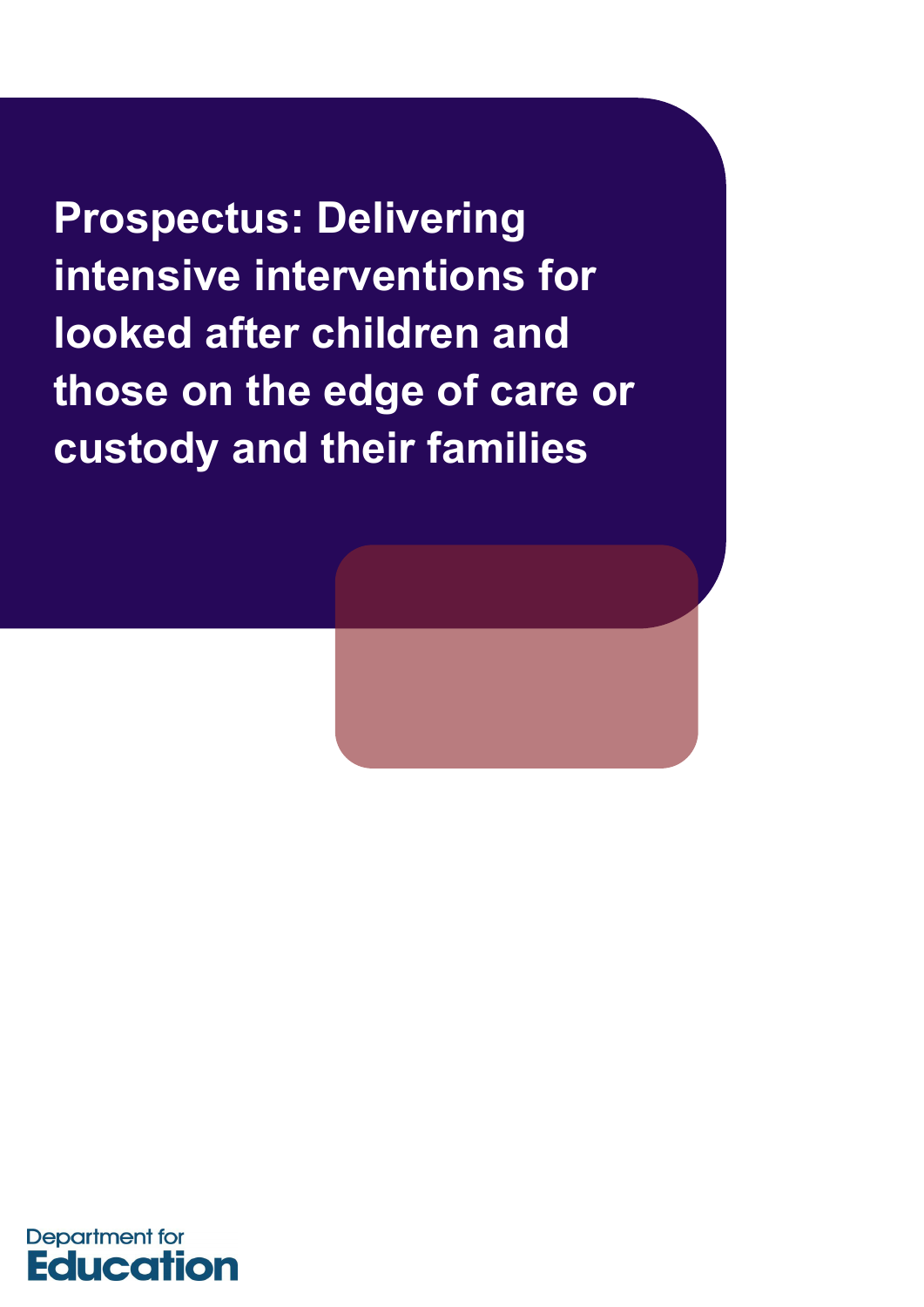# **Table of Contents**

| 1.                                                                                                       | <b>Introduction</b>                                                                     | 3  |
|----------------------------------------------------------------------------------------------------------|-----------------------------------------------------------------------------------------|----|
| 2.                                                                                                       | <b>The Evidence</b>                                                                     | 4  |
| 3.                                                                                                       | <b>Next Phase.</b>                                                                      | 5  |
| 4.                                                                                                       | <b>Funding for new partnerships</b>                                                     | 6  |
| 5.                                                                                                       | <b>Funding for existing partnerships</b>                                                | 7  |
| 6.                                                                                                       | The interventions which are eligible for funding                                        | 9  |
| 7.                                                                                                       | Which authorities/local partnerships should be involved in the pilot?                   | 10 |
| 8.                                                                                                       | The transition to the mainstream                                                        | 10 |
| 9.                                                                                                       | Benefits of participation in the programme                                              | 11 |
|                                                                                                          | 10. Expected outcomes and governance                                                    | 11 |
|                                                                                                          | 11. Testing out model variants                                                          | 12 |
|                                                                                                          | 12. How to apply for funding                                                            | 13 |
|                                                                                                          | 13. Timetable                                                                           | 14 |
|                                                                                                          | <b>Annex A. - Initial Expression of Interest</b>                                        | 16 |
|                                                                                                          | Annex B - Criteria for new local partnerships submitting a full proposal<br>for funding | 17 |
| Annex C - Criteria for existing partnerships applying for funding to take<br>part in the programme<br>19 |                                                                                         |    |
| Annex D - Programme Details<br>21                                                                        |                                                                                         |    |
| Annex E - Exemplars of effective partnership working<br>25                                               |                                                                                         |    |
| <b>Annex F - Expression of interest</b><br>30                                                            |                                                                                         |    |
| <b>Annex G - Seminar Attendance</b><br>34                                                                |                                                                                         |    |

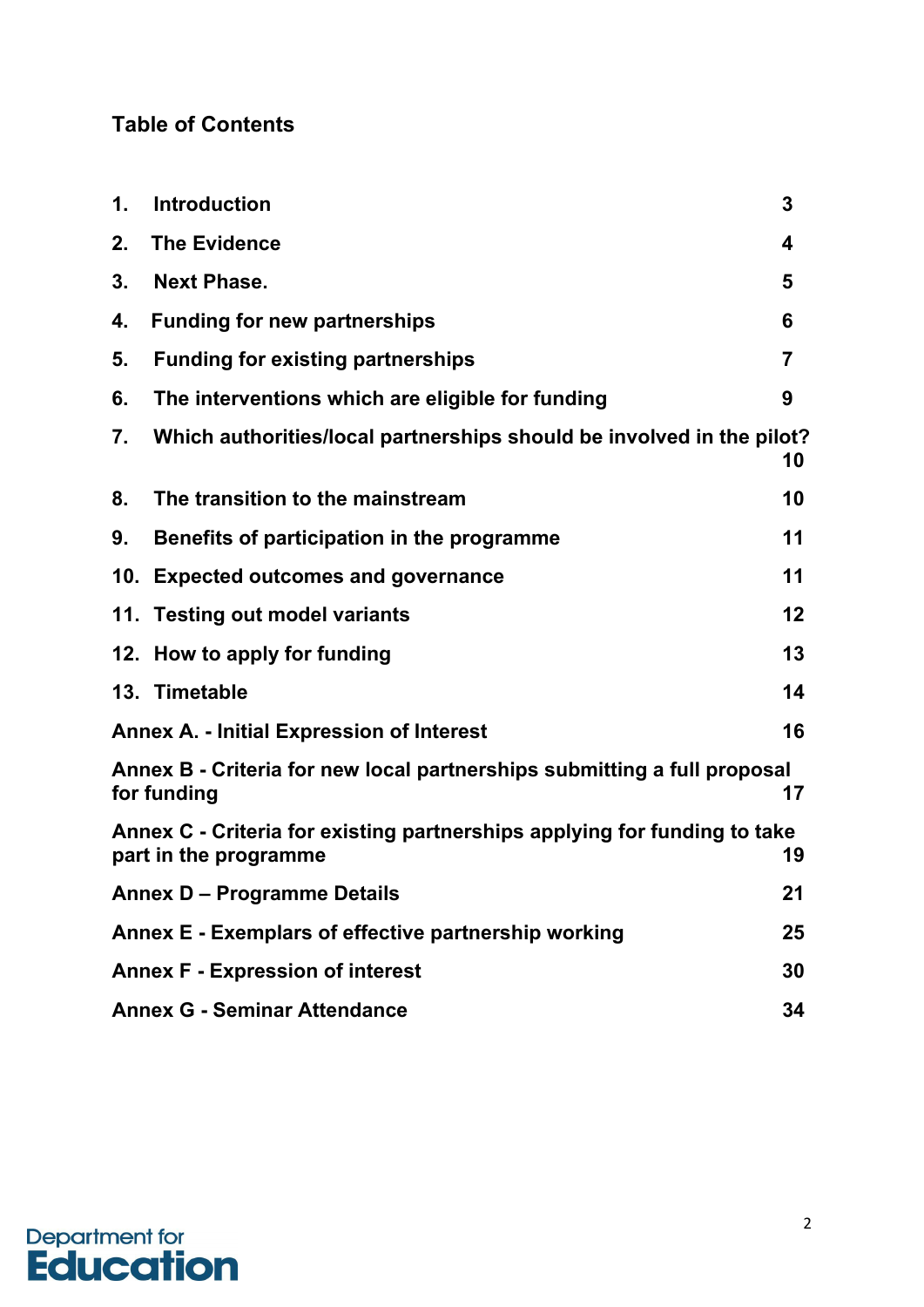### <span id="page-2-0"></span>**Delivering intensive interventions for looked after children and those on the edge of care or custody and their families**

# **1. Introduction**

The Government is committed to supporting local partnerships to sustain and develop evidence based interventions that are cost effective in tackling the needs of looked after children and children on the edge of care or custody and their families. This prospectus explains the package of financial and other support that will be made available to support the sector to take forward these interventions at the local level.

Over the past five years the Department, in partnership with the Department of Health and the Youth Justice Board has supported a range of pilots of intensive interventions for looked after children and children on the edge of care or custody. These children typically have a range of complex and challenging behaviours which can result in out of home placements or placement breakdown. The interventions are: Multi Systemic Therapy (MST), for children on the edge of care or custody, Multi-dimensional Treatment Foster Care (MTFC) and KEEP (parenting skills for foster carers) and Functional Family Therapy (FFT). They have been successful in helping some very vulnerable children and families to start to recover and to turn their lives around.

These are treatment and/or parenting interventions which require model fidelity, clinical supervision and consultation as well as an investment of finance and other resources. There is increasing evidence that if delivered with fidelity to the appropriate population, they can reduce the need for a child to enter care or custody, or to move into more intensive or costly placements. For some children they can reduce the length of time children are placed away from home. The implementation of any evidence based model, however, requires careful design, and strong project management and support, especially in the early stages. Effective stakeholder engagement, both operationally and strategically, is a key to success.

The intention is to continue to develop these interventions over the next spending review period (April 2011 to March 2015). The programme will draw on the expertise which has been developed within local authorities and their sector partners as well as a national team/Network Partnership which provides clinical support and supervision or other centrally provided support.

Several of these programmes, such as MST and MTFC for adolescents, are also suitable for young people in youth justice services and further expansion of these programmes will support the Government's agenda to devolve more responsibility for these services to the local authority level.

The expansion of these intensive and specialist interventions fits within a number of related initiatives seeking to improve the effectiveness of services for children, young people and their families. These include:

• Families with Multiple Problems - in December 2010, the Prime Minister announced his ambition to turn around the lives of all families with multiple

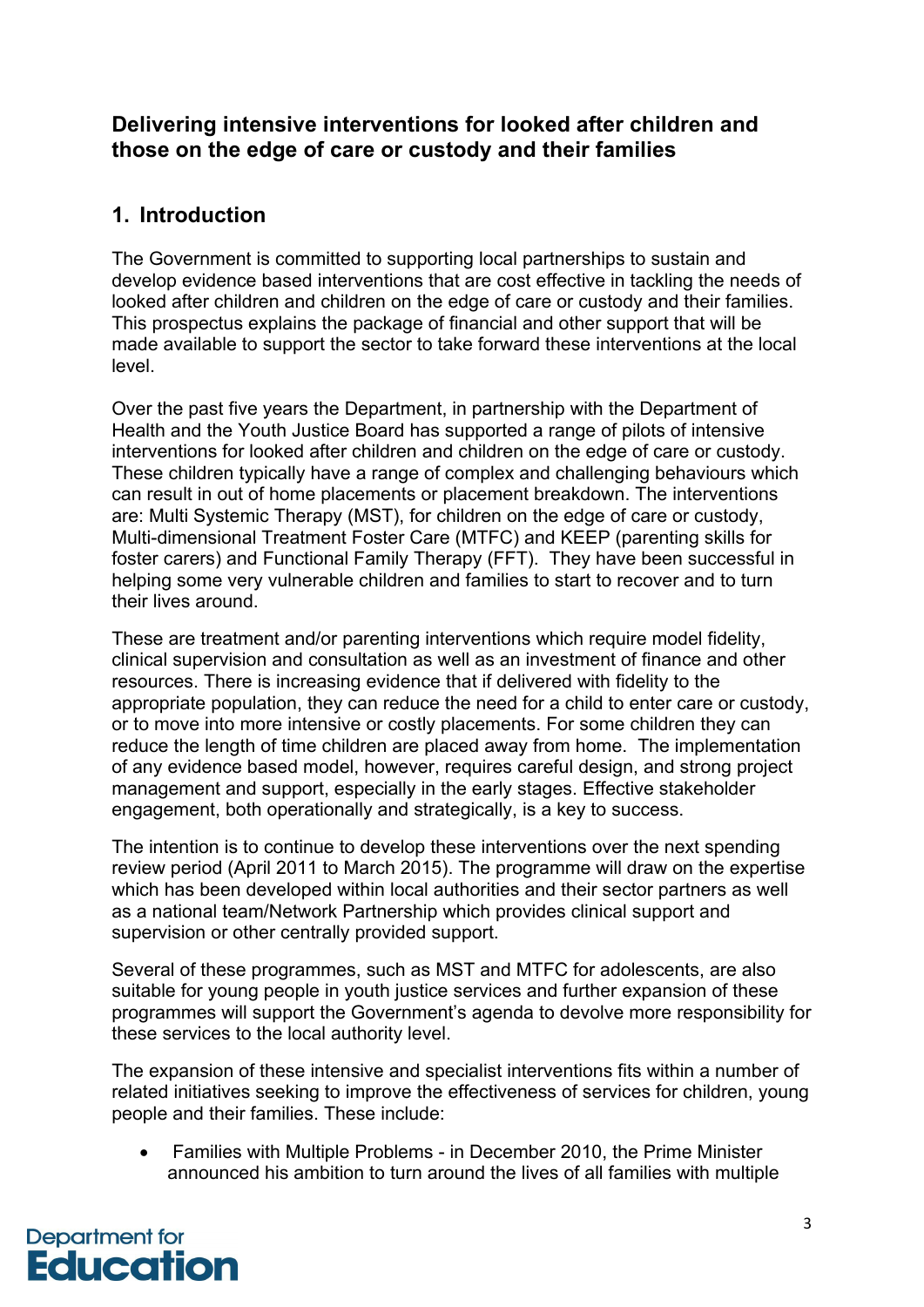<span id="page-3-0"></span>problems by the end of this Parliament. Community Budgets will underpin this work and will be operational in 16 'first phase' areas on 1 April. Building on the evidence of effective practice established by family intervention projects, Community Budget areas will develop innovative new approaches to help families with multiple problems. The aim is that all areas will have access to them by the end of this Parliament.

• Graham Allen Review – In January, the review produced its first report on those evidence-based models of interventions that are effective for working with vulnerable children and families to reduce risky behaviours and improve resilience. This included MST, FFT and MTFC. A second report in the summer will address innovative funding mechanisms to improve long term investment in these types of programmes.

# **2. The Evidence**

The results of this work to date are promising, though further work is required to ensure that they are targeting the right children and families and link appropriately with other services both at higher and lower levels of need. Evidence of improved outcomes is also emerging from UK-based research trials, and more evidence will become available over the next few years.

Based on the experience of some local authorities and health providers, there is a strong case for developing and testing out adapted interventions for other identified groups of vulnerable children and young people, such as children placed for adoption and adopted children at risk of placement breakdown and their families. We will be working with the original programme developers to take forward these adaptations in the first year, after which we will aim to work with a small number of local consortia to test these out.

Local partnerships have also identified a number of factors which have the potential to compromise success and which as a consequence, it will be important for local partnerships to address in the future. These issues include:

- understanding the level of organisational change this stems from the new ways of working which the interventions require, such as a very close team around the child and carer; the carer - whether parent or foster carer - being seen as the key agent of change, a 24/7 on-call service; and clarity about the respective roles and responsibilities of team members and others involved in the child's life;
- understanding the demographic profile of the looked after population and those on the edge of care or custody, related needs profile, and future trends. This is essential to ensure a sufficient flow of appropriate referrals necessary to sustain a programme, and in thinking about who should receive the programmes and why;
- understanding the link between the local pilot programme and other related services in terms of referral pathways and mutual learning;
- understanding the importance and relevance of model fidelity for achieving the outcomes;

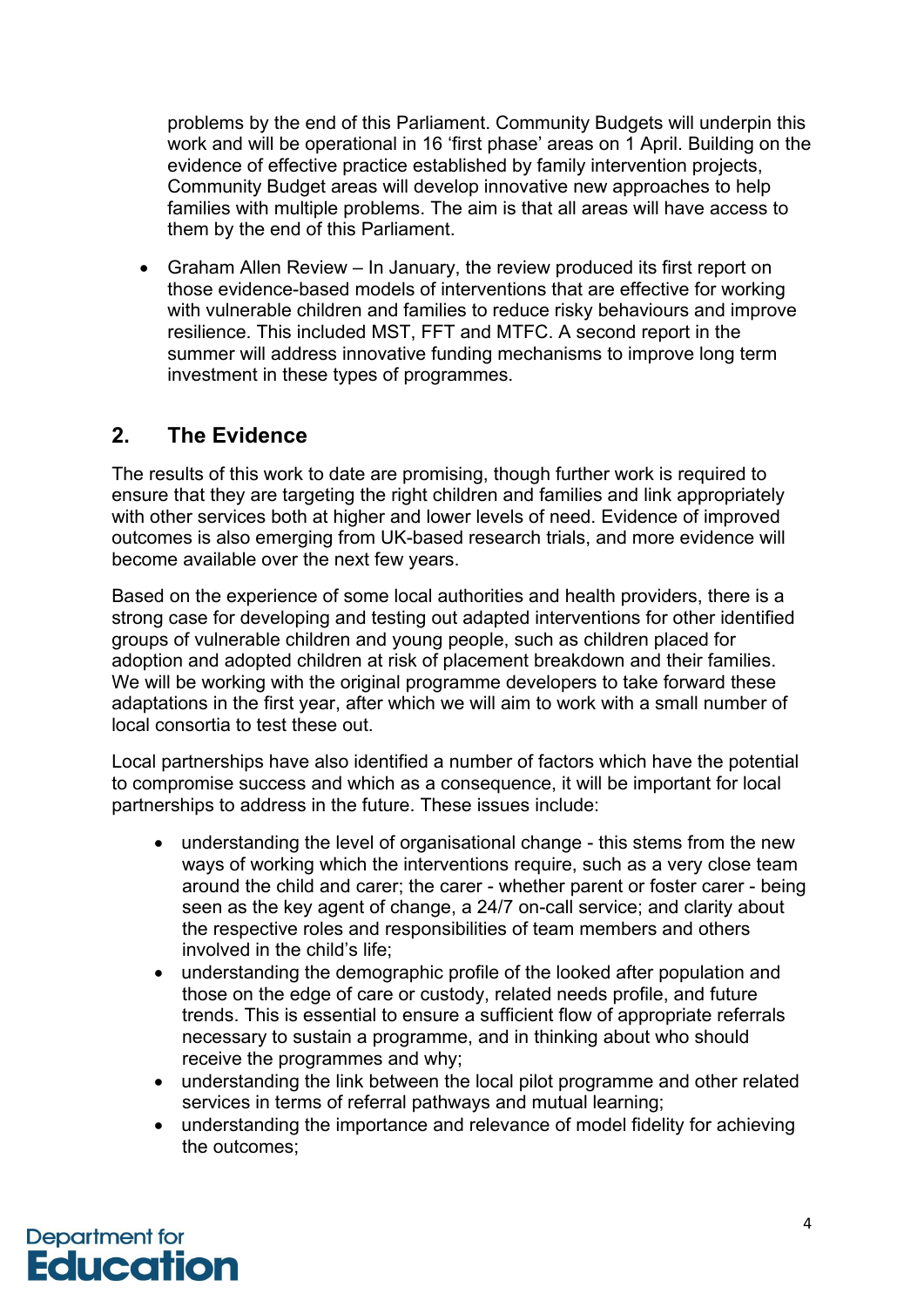- <span id="page-4-0"></span>• developing new ways of working in relation to staff recruitment and the expectations of staff in relation to flexible working and on-call;
- understanding the cost implications, not only in total but also in terms of 'cash flow'; and
- supporting cultural change among staff to understand and embrace evidence based interventions.

### **3. Next Phase**.

This prospectus aims to support local authorities and partner agencies in moving towards full local ownership of the commissioning and delivery of specialist evidence-based interventions. Partnership working and improvement activity will be vital to sustain and embed the work within local strategies for supporting looked after children and children on the edge of care as a group.

This opportunity is directed at local authorities and partner agencies already jointly delivering or who are looking to provide intensive services to children who are looked after or on the edge of care or custody. These children and their families may occur in relatively small numbers in any locality but they have high levels of need which may be costly in the short and long term and generally lead to poor outcomes. Whilst led by DfE, the programme continues to be supported by DH and YJB.

It is intended that funding will go to local or sub regional partnerships. These may be between a number of different statutory agencies in one large urban area, for example local authority social care, youth offending, CAMHS and substance misuse services or between two or more smaller local authorities and their partners. A range of service providers should also be considered and where possible these providers should form part of the partnership bid. Providers may be from the statutory sector, either local authority or health but are also welcomed from the voluntary or private sectors.

Partnerships may also be between areas who are already providing evidence based programmes and their neighbouring local authorities and consideration should also be given to new types of partnership and providers, for example social enterprise or social work practice arrangements.

Evidence of previous success in a partnership will strengthen bids but newer partnerships will also be considered, where there is robust evidence of the commitment of all partners. The case studies set out in **Annex E** provide some examples of currently successful partnerships in this area of work.

#### **Bids are therefore invited from:**

#### **New Partnerships:**

Local authorities and partners who have not previously developed MTFC, MST, KEEP or FFT interventions which are set out in Annex D, but would commit to developing one of more of these intensive evidence based programmes, after carrying out initial population needs and financial modelling work and service redesign work, so as to integrate these as a core part of mainstream services for this population;

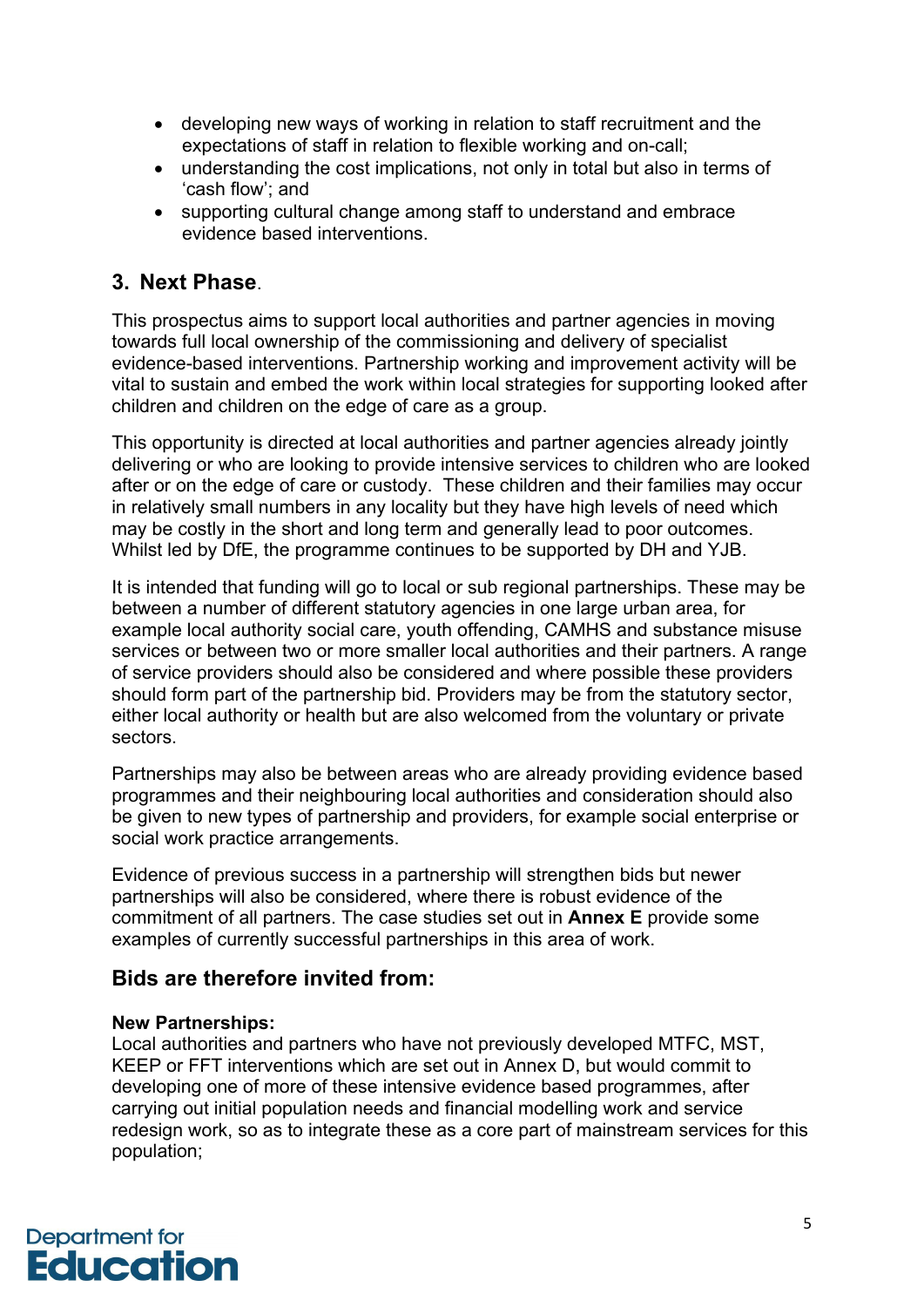#### <span id="page-5-0"></span>**Existing Partnerships:**

Existing partnerships who wish to extend partnerships to deliver these interventions across a number of local authority areas; test out new and innovative ways of delivery models or test out the applicability of the programmes to wider groups of children and young people.

Voluntary and community sector providers are encouraged to explore with relevant local authorities the potential for collaborating as a contracted party and perhaps for taking the lead in developing the bid on behalf of the local authority and its partners.

The case studies at **Annex E** provide some examples of currently successful partnerships working in this area.

#### **Seminars:**

We will be holding **two seminars in April** for those local authorities and their partners interested in gaining further information about these programmes. These will take place on **12 April in London** and on **15 April in Leeds**. Please go to the form in Annex G to apply for a place at these events. We anticipate a maximum of 2 people per partnership attending these events.

**The timetable for submission of expressions of interest is set out in section 13.**

#### **4. Funding for new partnerships.**

The Department is aiming to make funding in the **range of £50k to £200k a year available** for a four year period for at least 20 local authorities, working either individually or with a small group of neighbouring authorities, to work in partnership with health, youth justice, voluntary sector and independent sector partners to:

- carry out core financial modelling work in respect of the costs and effectiveness of their current services for looked after children and children on the edge of care or custody and undertake a strategic assessment of the current and likely future needs of that population for intensive specialist services. This will provide a coherent assessment of the flows into and out of specialist services, and the costs and outcomes of this;
- undertake an analysis of the organisation's capacity to deliver the interventions and manage any required cultural, policy or procedural changes;
- test out new approaches to the delivery of these intensive evidence based interventions, which could include new partnership models, the development of payment by results and the testing of social impact bonds etc;
- develop new commissioning models for delivering interventions which will promote the market in these areas, and commission new and emerging partners to deliver the interventions;
- participate in any research and evaluation in relation specific interventions and also to the process of implementation of the programme as a whole;

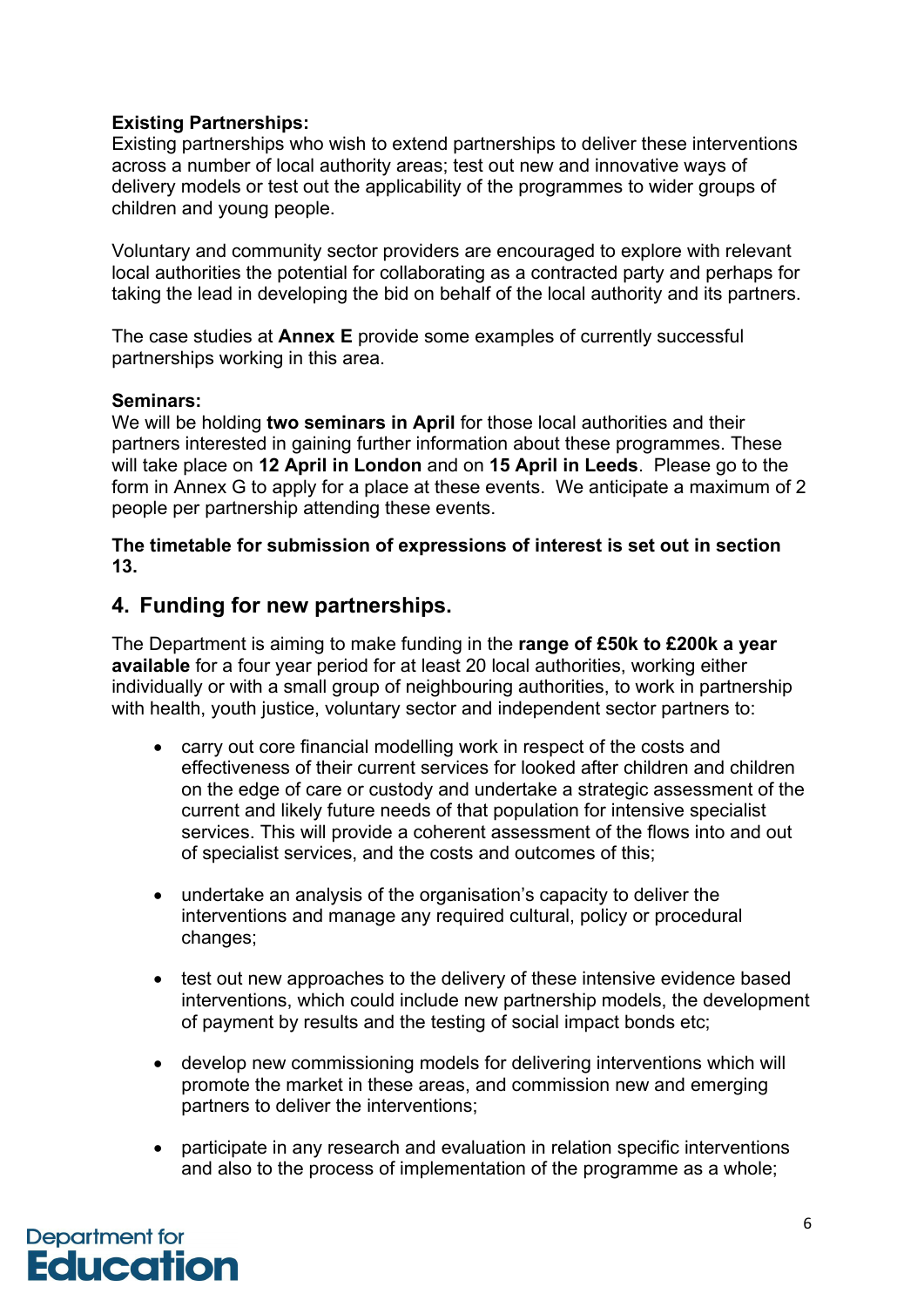<span id="page-6-0"></span>and

• review how learning from the partnerships can influence wider training, development and workforce issues across the delivery of their intensive services.

### **5. Funding for existing partnerships**

The Department is also aiming to make funding available in the range of **£50 - £200k a year to a number of existing partnerships to:** 

- develop and test new partnership approaches to the delivery of intensive evidence based interventions, across a number of neighbouring localities, and new delivery approaches which could include payments by results, the testing of social impact bonds etc;
- ensure that new financial and delivery models will promote sustainability and develop the market;
- support the development of delivery models which will enable programmes to be mainstreamed, including through the use of voluntary and community sector providers and the selling of services across localities;
- develop new commissioning models for these intensive interventions which will actively develop the market in these areas, commissioning new and emerging partners to deliver programmes;
- pilot programme adaptations focused on a wider group of looked after children and formerly looked after children and those on the edge of care; and
- participate in research and evaluation in relation to outcomes of these interventions and also the implementation process.

We are interested in funding existing partnerships for a four year period to test out new approaches to delivering specialist evidence based programmes, but would also consider funding partnerships for shorter periods of 2-3 years. For those partnerships who are interested in applying for funding but not in the first year, we would expect to hold further funding rounds in years 2 and 3, when we will also want to pilot model adaptations.

#### **Funding for Sector Advisers**

We also have a small amount of funding available (up to £25k per adviser per year) to enable key individuals within areas that have developed these interventions for looked after children or children on the edge of care or custody, and who are applying for additional funding to test out new approaches to delivery, to become sector advisers for the programme. The aims of this role are to provide additional peer support for other authorities and partnerships as they grapple with some of the challenging issues involved in developing new delivery models for these interventions. We will aim to appoint sufficient sector advisers that each region has access to their expertise and support.

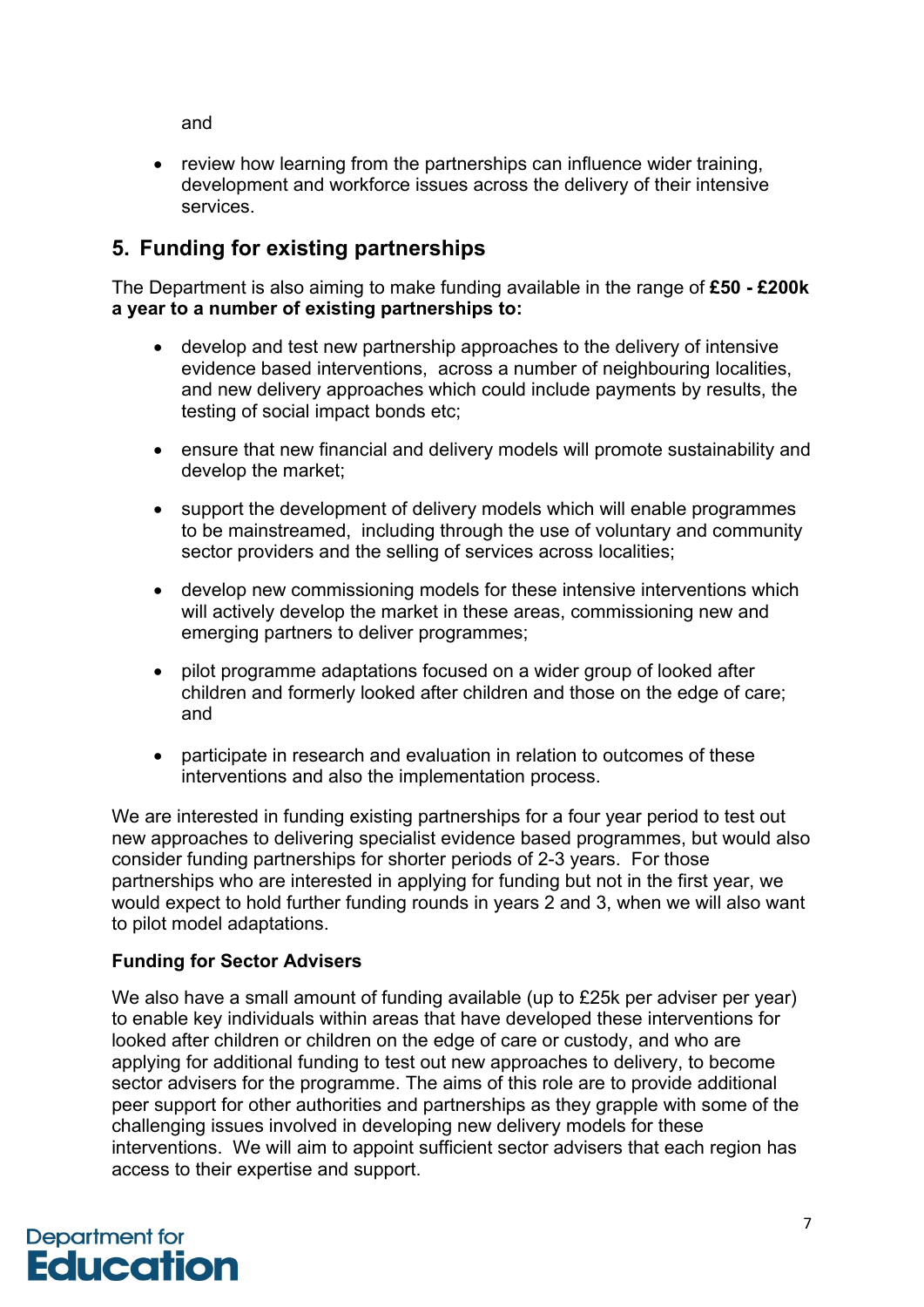The role of the advisers will be to:

- provide intensive support for individual partnerships where required (helping them to problem solve and find solutions to any emerging delivery issues). This work will, where relevant, be in partnership with the MTFC and MST national teams, and could include:
	- $\circ$  delivering expert support and challenge for local partnerships around financial modelling, service redesign work and working in collaboration with others:
	- o new delivery models for effective interventions, within and across partnerships and which test out new funding arrangements;
	- $\circ$  support for developing the market for new providers of these interventions;
- with the National Teams, facilitate peer to peer learning and dissemination of emerging practice across sites within the region but also where relevant nationally;
- work in conjunction with the National MTFC and MST teams, and with the independent Board overseeing the programme, to share emerging issues and trends and ensure appropriate responses are developed where possible to address these; and
- work in partnership with the Board, national teams and Government officials to develop the role of the sector advisers, particularly as the programme becomes increasingly sector led.

We would expect sector advisers to commit to between 4-8 days a month to carry out this role. We have set out below some core criteria for those interested in becoming sector advisers. These include:

- experience of the strategic management and oversight of the development and delivery of one of more of the intensive evidence based interventions included within this prospectus;
- experience of providing advice and mentoring support for those managing and delivering projects.

We would not expect sector advisers to be involved in the operational delivery of interventions nor be part of the clinical teams.

We would aim for those interested in applying to become a sector adviser to indicate their interest in this role, how they fulfil the criteria set out above and what they would be able to offer the role within their areas Initial Expression of Interest, to be submitted by 20 April. We will be aiming to hold an initial meeting of sector advisers in early June 2011, to review with those involved how this role may work in practice.

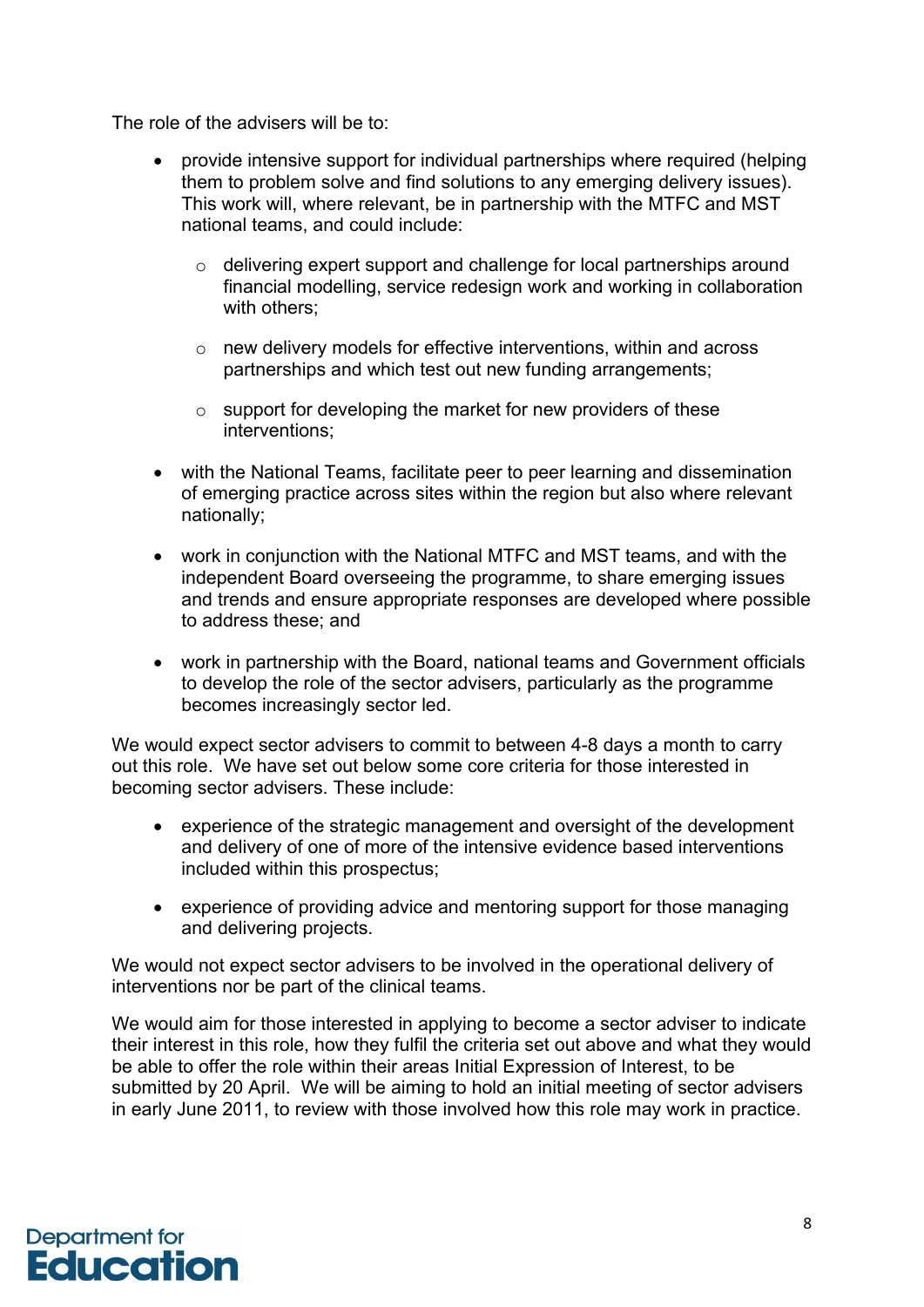### <span id="page-8-0"></span>**6. The interventions which are eligible for funding**

The box below sets out the interventions which are eligible for funding under this national programme. These are therapeutic programmes which have a recognised evidence base and which require fidelity to the model in question. They have demonstrated their effectiveness, for looked after children and children on the edge of care or custody, by significantly:

- improving school success and pro-social skills;
- improving parenting skills and reducing stress levels in parents, carers and foster carers reducing behaviour problems including diagnosable conduct disorders;
- reducing antisocial behaviour, substance misuse and association with antisocial peers; and
- reducing re-offending and re-conviction rates for young offenders and reducing time spent in custody.

Our programmes are:

.

- 1. Multi-dimensional Treatment Foster Care (MTFC) across three age ranges.
- 2. Keeping Foster and Kinship Carers Safe and Supported (KEEP)
- 3. Multisystemic Therapy Standard (MST) programme for new sites and MST adaptation programmes for existing MST sites
- 4. Functional Family Therapy (FFT)

These interventions have been chosen because there is a strong evidence base that they are effective for the target high needs population. There are many other evidence-based parenting programmes, such as Webster Stratton's The Incredible Years and Family Nurse Partnerships (FNP), targeted either within universal services or at families with lower levels of difficulty. These are interventions which many local authorities and partners are likely to utilise as early intervention services and will complement the interventions funded within this programme. The hope would be that, taken together, the various interventions and programmes would lead to local continuums of evidence–based interventions across the age and needs spectrum.

Further details about the interventions to be supported through this national programme are set out in **Annex D.** It describes each intervention, the target population, evaluated outcomes and associated costs and cost prevention/costeffectiveness. It also includes relevant website addresses where further information and resources can be found.

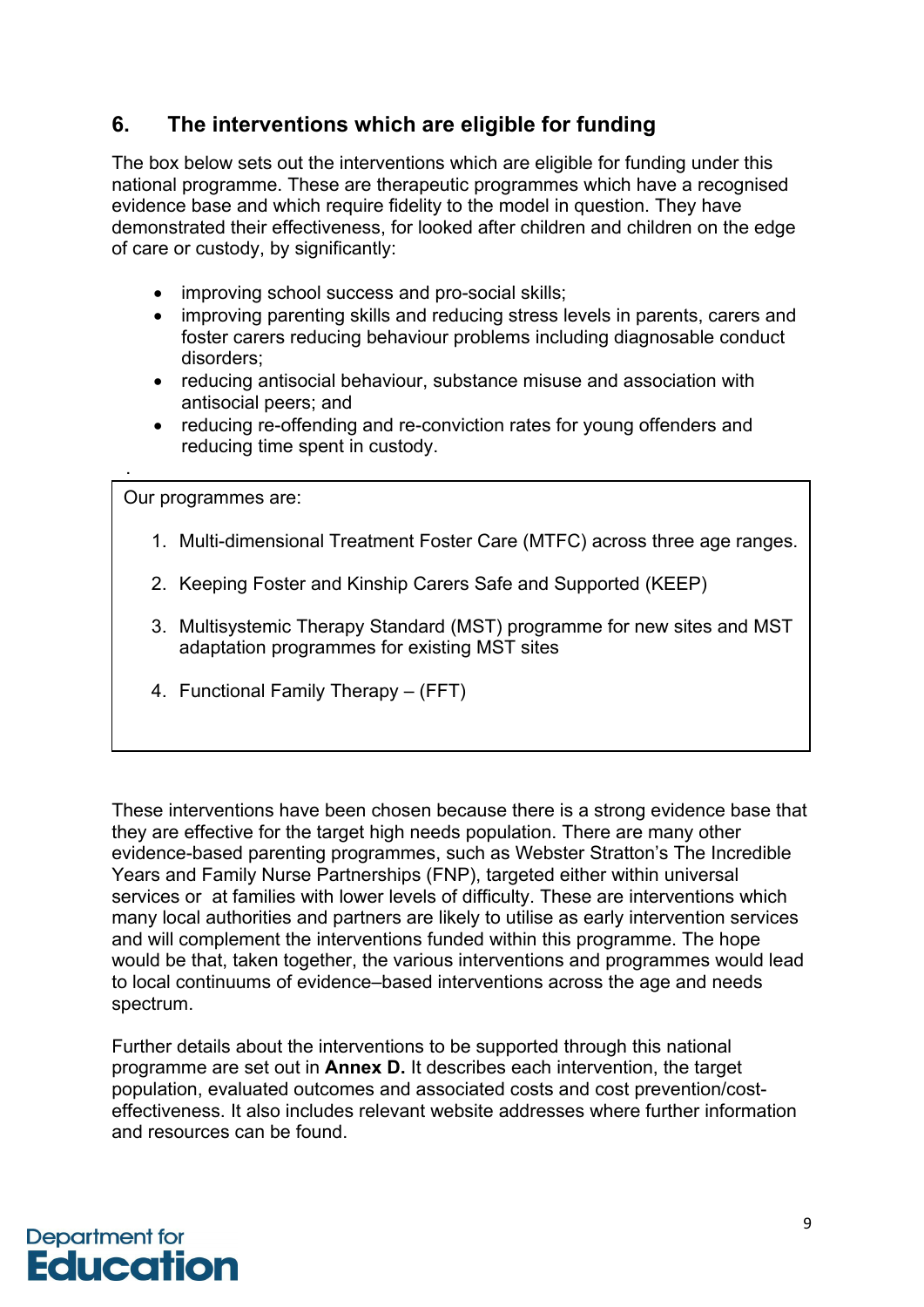#### <span id="page-9-0"></span>**7. Which authorities/local partnerships should be involved in the pilot?**

A number of existing local partnerships are already engaged in developing and delivering MST, FFT, MTFC and KEEP interventions for children and young people on the cusp of care or offending and their families and key groups of looked after children. Many of these local partnerships are already developing new ways of delivering these interventions across a number of local authority areas, or through new commissioning arrangements with private and voluntary sector providers.

We want to build on this work to enable these existing partnerships to either develop new partnership approaches with neighbouring authorities and their partners, and/or to test out new ways of delivering interventions and further modifications of existing interventions for a wider group of children and young people. As noted, we are particularly interested in testing out how MTFC can be implemented for children and young people who are adopted or have been placed for adoption, and their families, where there is risk of placement breakdown.

As discussed below, we also want to support new local partnerships which have not yet had the opportunity to develop intensive evidence based programmes for this group of children, young people and their families, but who can demonstrate real commitment to work in this area, a commitment to carrying out core financial modelling and service redesign work for looked after children and children and young people on the edge of care or custody and a commitment to partnership working between the local authority, youth justice, health, private and voluntary sector partners.

At **Annex E** are case studies of partnerships that are currently successful, together with their contact details.

# **8. The transition to the mainstream**

The goal is that, by the end of the spending review period, the commissioning of these intensive evidence based programmes for groups of high cost low volume children will be 'business as usual' and will be delivered through a range of partnership models and by new providers. However it is clear from the experience of piloting these programmes in England that moving them to the mainstream requires careful planning.

Successful delivery and mainstreaming requires local authorities and partners to have much better epidemiological evidence about the numbers and needs profiles of these children and families so that a flow of appropriate referrals into programmes delivered through the right partnerships can be assured from the outset. Such evidence will also enable local partners to identify which services to decommission in order to focus resource through proven interventions at an early enough stage and to the right children and families. It is important for local authorities to see evidence based practice as replacing some existing services which are not evidence based.

For this reason, in year one, for those local consortia embarking on the development of these interventions for the first time, funding will be available to enable local partnerships to undertake work to understand their local and/or sub-regional needs

# Department for **Education**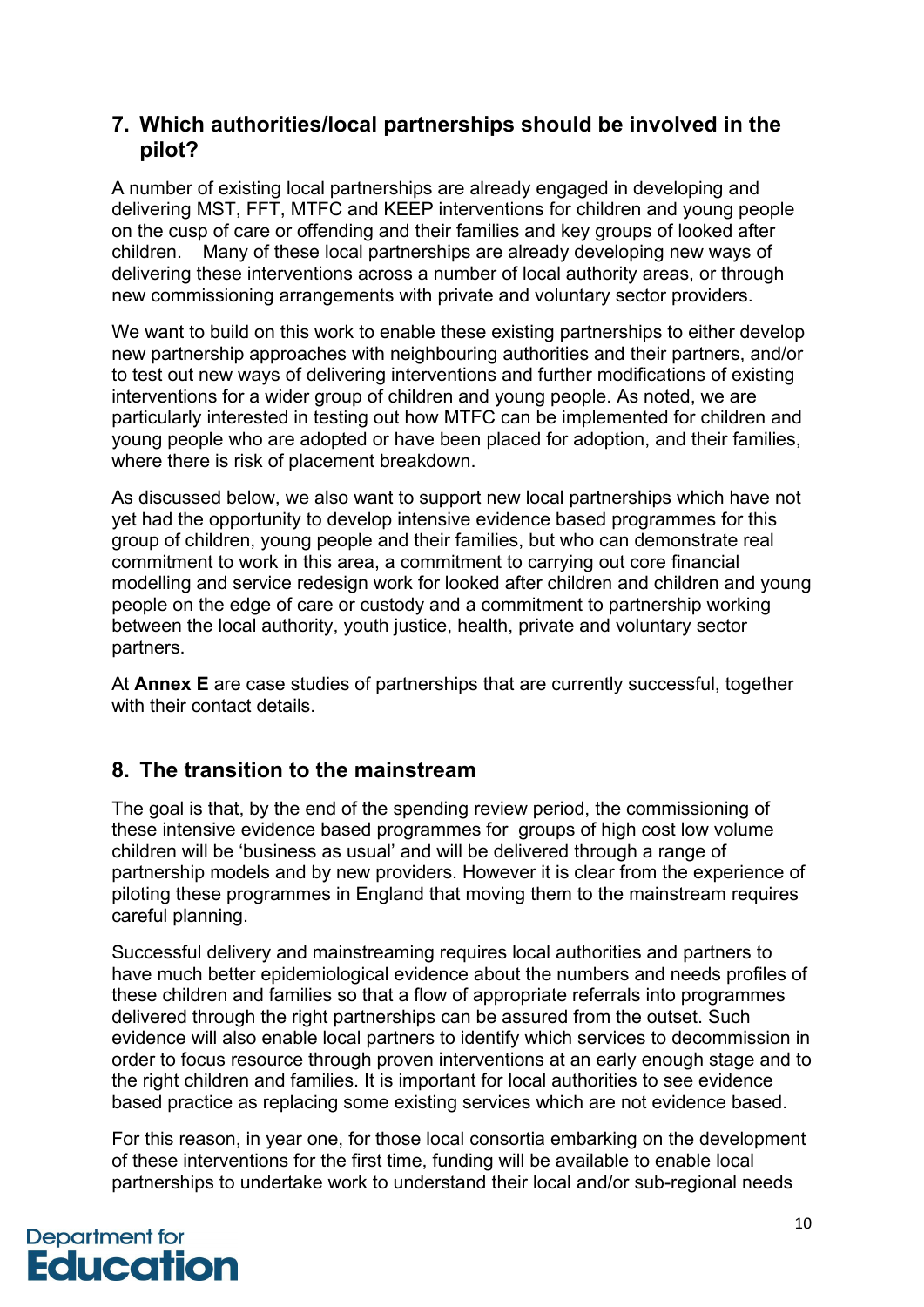<span id="page-10-0"></span>profile and the necessary financial modelling work and systems redesign work required to locate these programmes as a core part of mainstream services for looked after children and children on the edge of care and custody. The expectation will be that the emerging learning and the developing financial models are shared with neighbouring partnerships who may be considering implementing similar intensive evidence-based approaches within their areas.

Over the last SR period, a national team has been created within the UK, which is licensed as a Network partnership to deliver consultation, training and programme support to the current MTFC programmes. Similar support has been provided for the MST programmes from the United States. We will continue to provide interim support for the national MTFC team and will develop an additional Network Partnership within the UK for MST programmes. These teams will also work with local sector advisers on a programme of learning and peer support for participating local partnerships to enable key learning from the programme to be disseminated.

By the end of the SR period, it is expected that this work will become located as part of wider arrangements for sector led challenge and improvement

### **9. Benefits of participation in the programme**

Taking part in this programme will enable local services to:

- Improve outcomes for a very vulnerable group of children and families with particular difficulties;
- Be in a good position to evidence demonstrable outcomes, particularly in the context of payment by results and recommendations likely from the Allen review;
- Support the transparency agenda of being able to show what is being achieved locally to local people;
- Through service redesign, provide more cost effective services than some current provision; and
- Avoid unnecessary duplication of services to children and families, as successful delivery requires a systems approach and therefore provides a vehicle for improving local partnership working on the ground.

# **10. Expected outcomes and governance**

By 2015 it is the expectation that these programmes will have become a core part of mainstream local or sub-regional services delivering improved outcomes for the target children and families. Local partnerships should therefore position their work as part of their wider modelling and cost efficiencies activity for services for looked after children and families with children on the edge of care or custody and as a core part of work to develop innovative approaches to addressing the needs of families with complex problems.

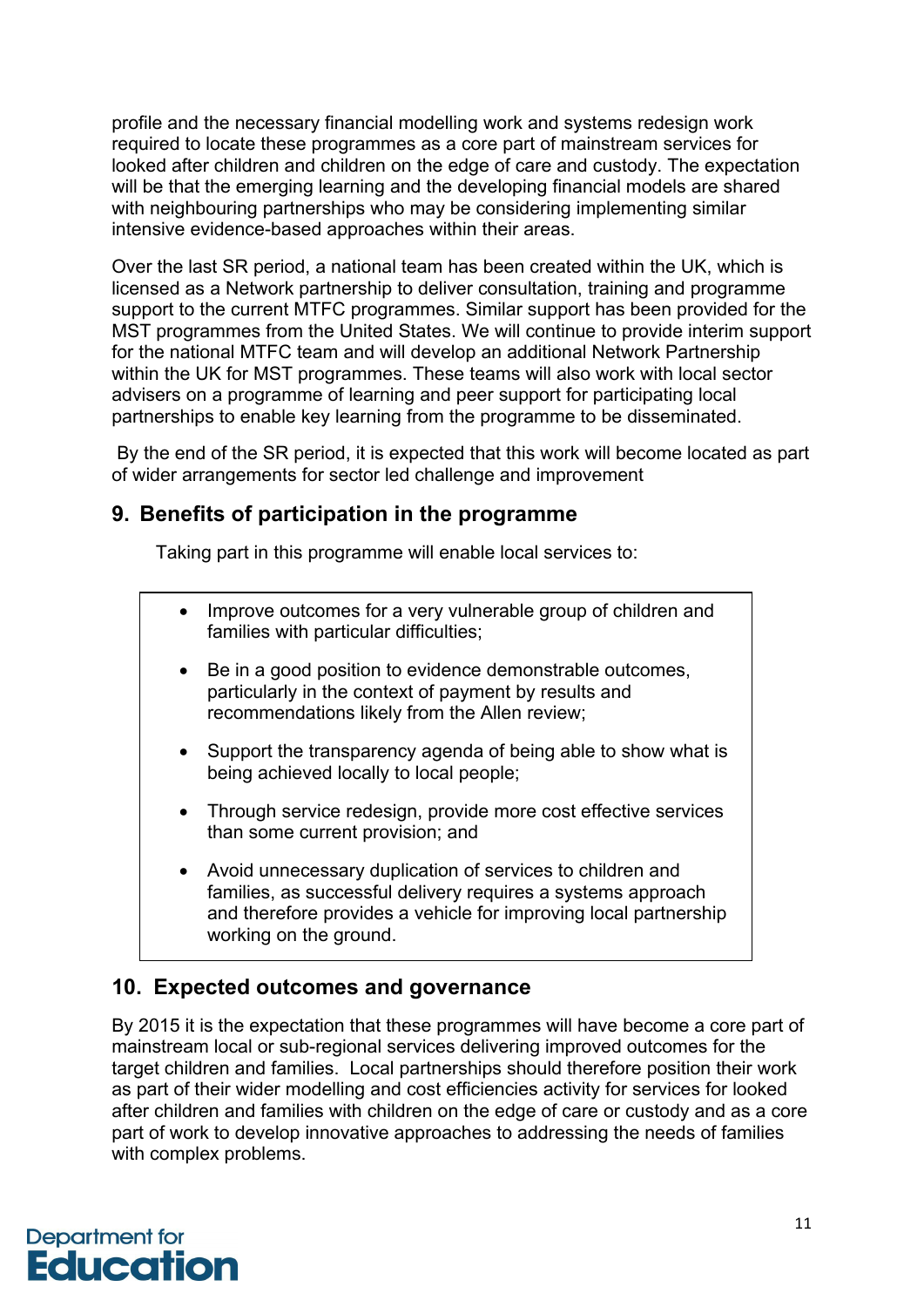<span id="page-11-0"></span>In order to achieve this, local programmes will develop a set out expected outcomes for their interventions, along with key milestones and targets to be achieved. Each area will be expected to regularly review these using the tools and methods appropriate to the interventions they are delivering. Where local programmes are experiencing challenges, local areas will be expected to work closely with programme consultants to address this and to comply with what is required to maintain the licence or accreditation for the intervention in question. Local programmes will also be able to draw on the shared expertise of other areas, and in particular on the 'sector advisers', to help them review barriers to progress and to find solutions.

Accountability for partnerships will be through local cross sector steering groups and progress will be monitored by the independently chaired national programme board. Partnerships will work with relevant evaluators and research teams as well as providing audit data for monitoring purposes. Six monthly progress reports will be required.

### **11. Testing out model variants**

Some of the current partnerships using these interventions have also supported the piloting of adaptations of both MST and MTFC. In some cases partnerships themselves have, with the agreement and support of the programme developer, extended the programme for wider groups of children to permit organic development of these models in an English context. In other cases, the programme developer has made the adaptation.

MST already has a number of programme variants which build on the standard MST model and are available to sites/partnerships which already have experience of using the standard programme. These models include:

- MST for child abuse and neglect (MST-CAN) for families with a child aged 6- 17 who is the subject of a child protection plan;
- MST for problem sexual behaviour (MST-PSB) where there is a conviction or acknowledgement that such behaviour has occurred;
- MST contingency management (MST-CM) where the young person is involved in serious substance misuse.

Other MST adaptations are also under development and may become available for implementation in England during the next four years.

The MTFC-P programme for very young looked after children has been used in a very few cases successfully to support adoption placements at risk of breakdown. An adoption adaptation is being developed specifically for England in partnership with the programme developers.

We are interested in existing partnerships testing out these and other programme adaptations such as

- KEEP for adopters;
- KEEP for children aged 3-6; and

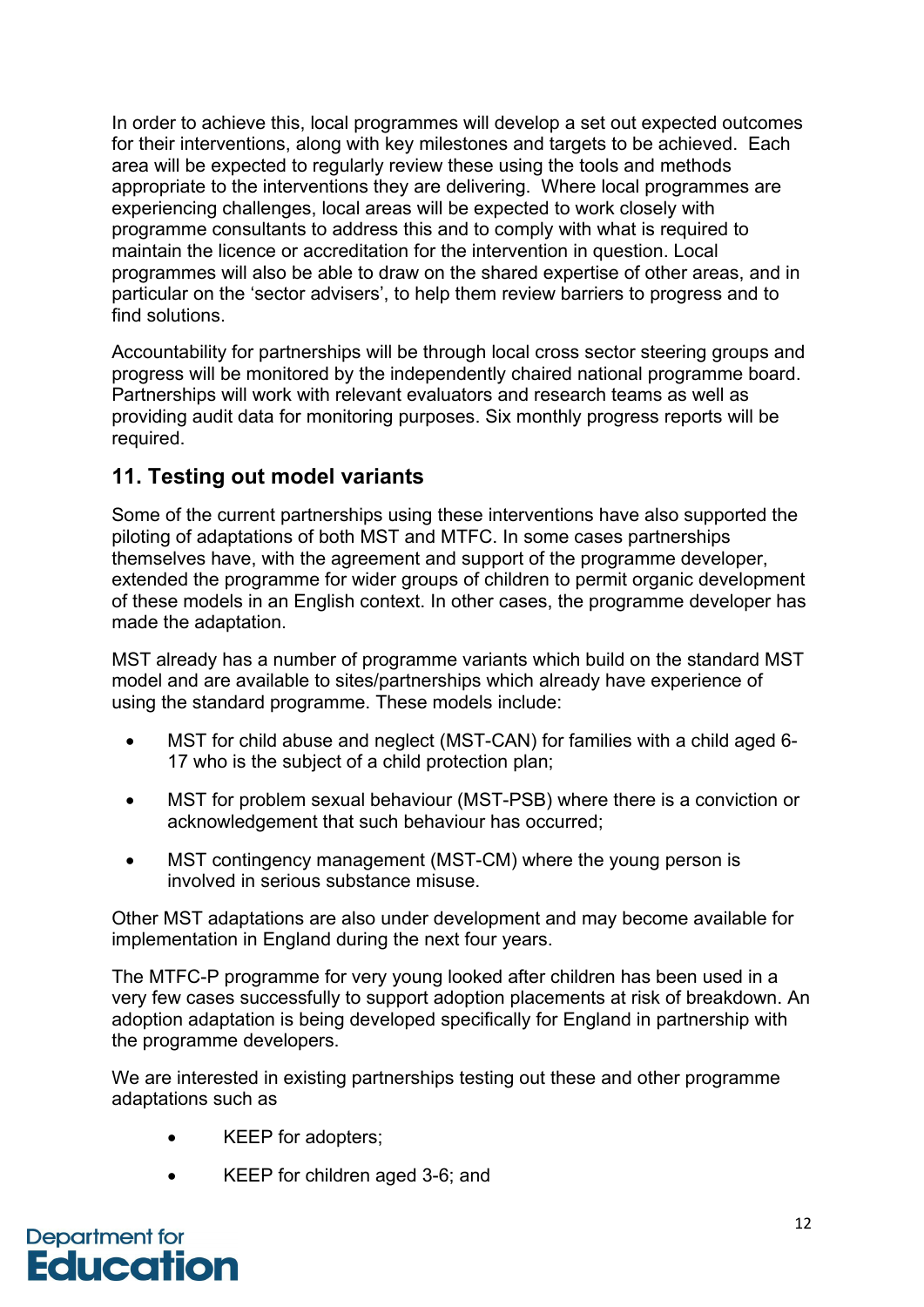• KEEP-Safe for adolescents.

## <span id="page-12-0"></span>**12. How to apply for funding.**

This section explains the expectations for those authorities and their partners who are interested in applying for funding, alongside an indicative timetable. All those areas who are interested in applying for funding are asked to submit an initial expression of interest for the programme by **20 April 2011.** This will not be a binding commitment but will give DfE an indication of the level of interest in the supported programme.

Local and sub-regional consortia are invited to submit expressions of interest if they believe that in making a full bid they will be able to demonstrate evidence of the following:

- an understanding of and commitment to setting up intensive evidence based models of intervention as set out in **Annex D**, and in particular the challenges of setting up, operating and sustaining these evidence-based programmes;
- existing, effective joint planning arrangements and programmes across social care, health, education and youth offending services;
- a willingness and ability to carry out detailed analysis of the numbers and needs of those looked after population and children and young people at risk of care or of being placed out of home due to offending within your area, where the child and young person demonstrates complex and challenging behaviours;
- clear support for the bid within Children's Services, Health Services, Youth Offending Service and Child & Adolescent Mental Health Services (CAMHS);
- a commitment to work closely with the National Teams and sector experts to develop and implement the programmes according to the requirements of the model and to take part in necessary training and supervision;
- a commitment to taking part in a national research programme**.**

We have set out the core criteria for full proposals at **Annex B and C**.

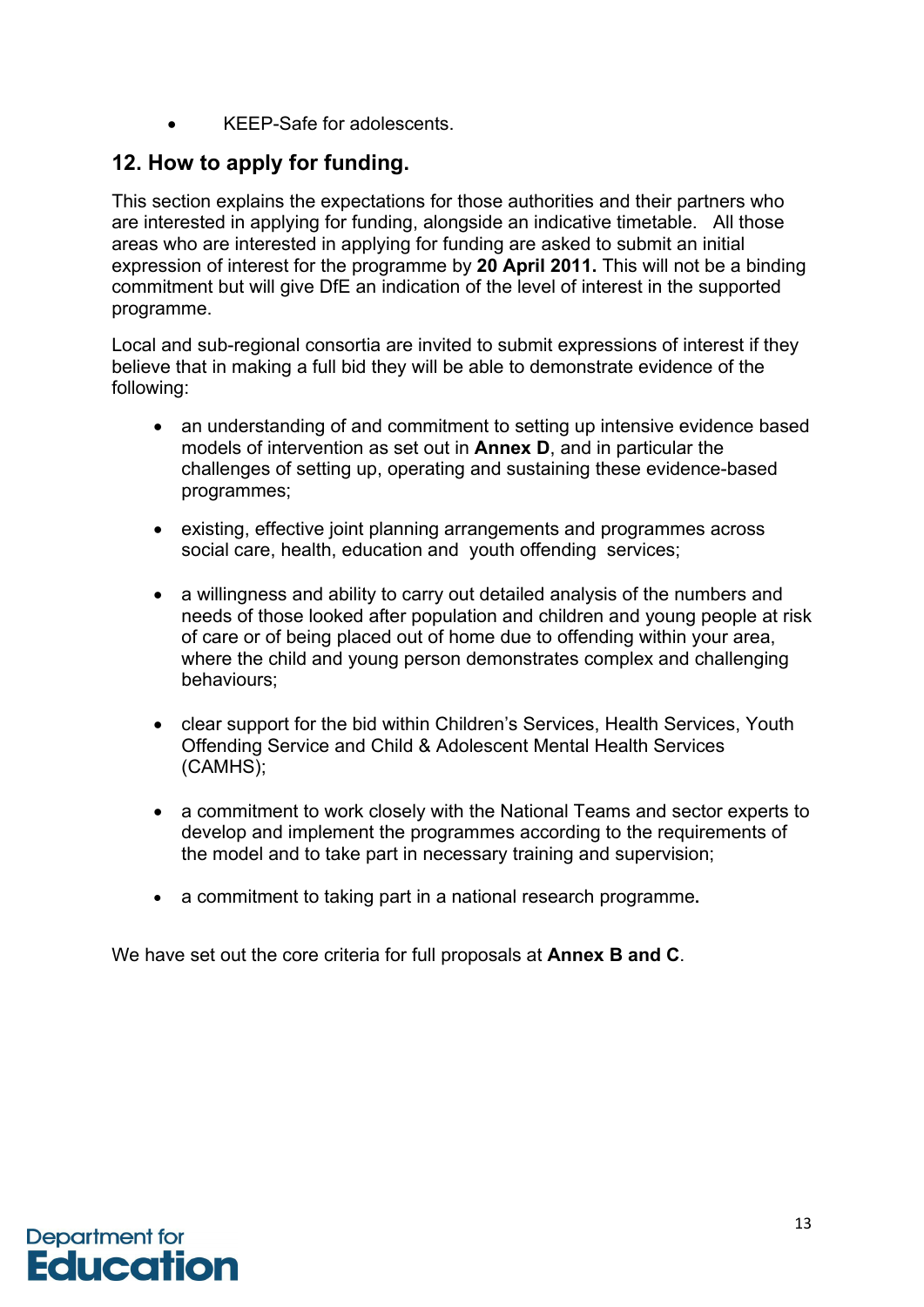### <span id="page-13-0"></span>**13. Timetable.**

We will be holding a seminar for those local and sub-regional partnerships who are interested in attending on **12 April 2011** in **London** and **15 April** in **Leeds**. These are to enable partnerships to gain further information about the programme and its constituent parts, to provide an opportunity to meet with current and other potential partnerships and the national teams, and to discuss the detailed requirements for submitting a full proposal to take part in the programme.

Interest in a place on these seminars must be expressed by sending in the form at **Annex G** by noon on Monday **4 April**

The Initial Expression of Interest form must be submitted by **20 April 2011.**

For those local and sub-regional partnerships who are applying for funding to develop a new partnership approach, the closing date for full applications is **Friday 10 June 2011**.

For those existing partnerships who are applying to develop their existing delivery models or further test out modified programmes, the closing date for their full proposal is the **Monday 30 May 2011**.

#### **In summary:**



**Friday 15 April 2011**: Seminar for those interested areas who has submitted expressions of interest (Northern Event)

**Wednesday 20 April 2011**: Deadline for Initial Expressions of Interest and seminar place booking

**Thursday 28 April 2011**: Authorities informed whether EOI successful

**Monday 30 May 2011**: Deadline for Proposals from Existing Partnerships, applying for funding to develop their existing models

**Friday 10 June 2011**: Existing Partnerships informed of outcome of proposal

**Friday 10 June 2011**: Deadline for Proposals from New Partnerships

**Friday 15 July 2011**: New Partnerships informed of outcome of proposal.

For those partnerships who are successful, funding will be made available via a grant from the Department for Education. We expect to be able to make a



.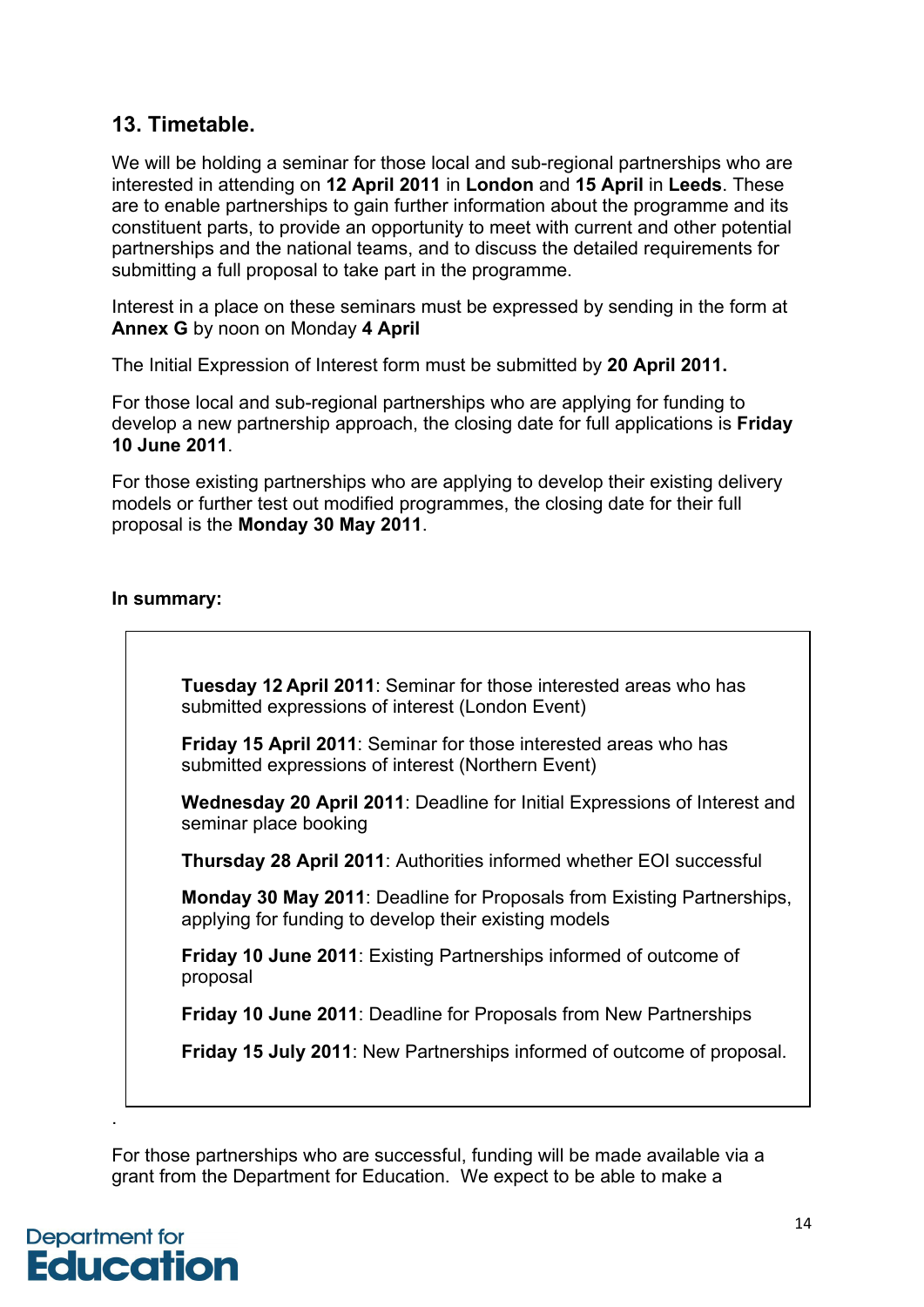provisional 4 year grant available to successful authorities, the funding of which after year one will be dependent on authorities fulfilling the grant funding criteria that will be set out in the grant funding agreement. Our intention is that this process will not be overly burdensome. But components are likely to include:

- new partnerships to submit detailed plan for taking programme forward, which is signed off by the Programme Board – March 2012;
- bi-annual reporting on progress, in relation to core targets, milestones etc;
- commitment to programme fidelity in relation to chosen programmes and full completion of relevant quality assurance measures relating to this;
- partnerships taking part in the programme of learning and development;
- partnerships take part in any research of an individual intervention or the overarching programme;
- annual financial reporting.

If you require further information regarding this prospectus or have any queries please email [CareInterventions.MAILBOX@education.gsi.gov.uk](mailto:CareInterventions.MAILBOX@education.gsi.gov.uk)

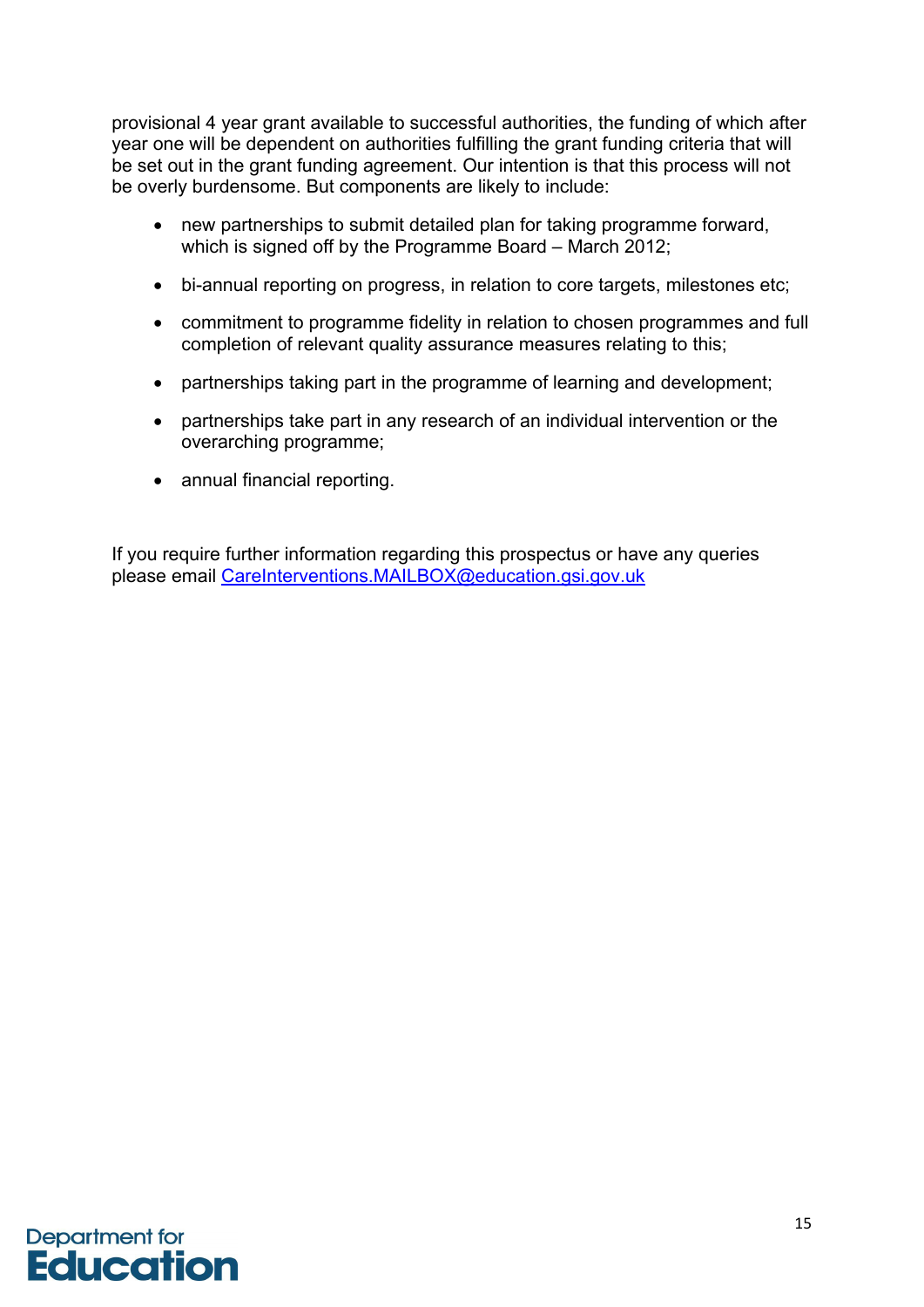## <span id="page-15-0"></span>**Annex A.**

#### **Initial Expression of Interest.**

All local and sub-regional partnerships will be expected to submit an Initial Expression of Interest to take part in the programme. Those interested in submitting an application are asked to address the following criteria in their EOI.

- Your overall vision for what it is that you are aiming to achieve over the course of the SR period, the problems that you are aiming to address and goals that you are aiming to meet;
- Which populations you aim to target and which interventions, whether you are new to these interventions, or building on existing work?
- What you want your services for this population to achieve, and how this programme might help you achieve these aims?
- Your capacity for and experience of effective local partnerships and an understanding of the commissioning and delivery of services for the target population;
- Your ability to undertake relevant needs assessments to understand who might benefit from the proposed intensive evidence based services;
- Your understanding of and commitment to fidelity to established evidencebased programmes and understanding of the requirements and challenges of setting up, operating and sustaining evidence-based programmes and the particular requirements of programmes you have expressed an interest in delivering;
- Your capacity to deliver new and innovative approaches to commissioning and delivering intensive evidence based programmes, involving a partnership approach to delivery.

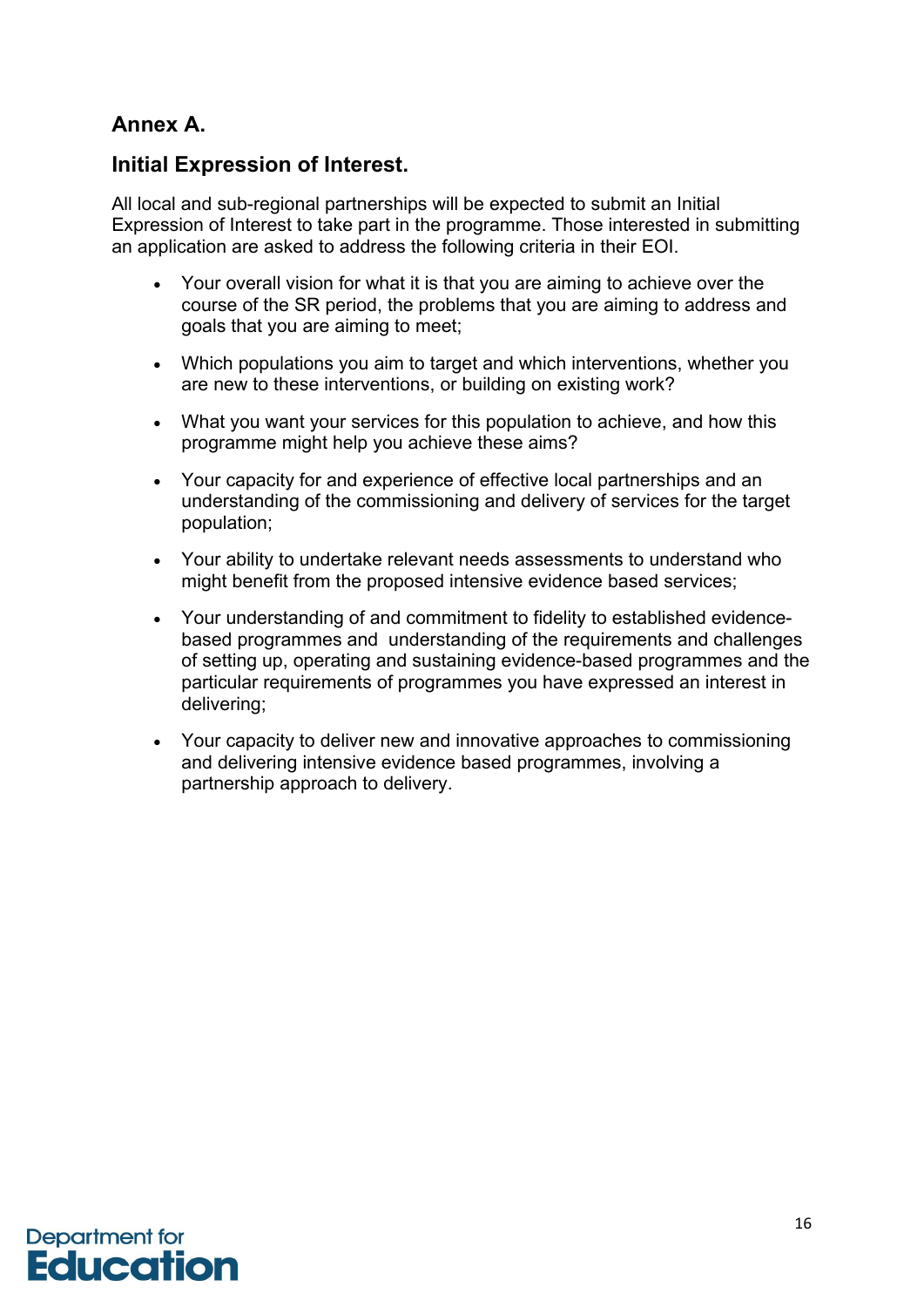# <span id="page-16-0"></span>**Annex B**

### **Criteria for new local partnerships submitting a full proposal for funding to develop programmes of intensive evidence based programmes for LAC and children on the edge of care or custody.**

For those local and sub-regional partnerships who are invited to submit a full proposal, we have set out the criteria for you to respond to below.

- How will you undertake work to map the needs profile of looked after children and those on the edge of care or custody and their families?
- How will you take forward work to understand the costs of current services for these children, young people and their families; which groups of looked after children are in receipt of current services, why and the flows across services in relation to this;
- How will you aim gain a clear understanding as to which groups of children and young people and their families may be best supported by evidence based programmes, why and what the cost avoidance and redeployment of costs may be over time, and how provision can be set alongside and complement other services;
- How will you estimate the numbers of children who could benefit from these interventions and ensure a consistent flow of referrals to the programme(s) ;
- The range of services you will be examining as part of this exercise;
- Who within the partnership will carry out this work, the proposed processes that you will undertake to achieve this and why?
- The programme management arrangements that you will use to manage this process effectively which we will expect to address core issues and risk, alongside possible contingencies to addressing these;
- When you will expect to compete their analysis and write up of the above, in order to inform your choice of programmes and delivery planning in relation to these. It is our expectation that local partnerships are able to deliver a report outlining the above, and your proposals for going forward from this by March 2012. It will be helpful for Authorities/Local Partnership to set out your timescales for delivering this first phase of the programme, and where this differs from the March 2012 date, to set out the reasons for this;
- Who will the local partners be that will be involved in developing this overall plan for March 2012, and why?
- How you envisage this work being taken forward who you are proposing to involve and why? How you will ensure the involvement and engagement with looked after children, children on the edge of care and custody and their families in this process?

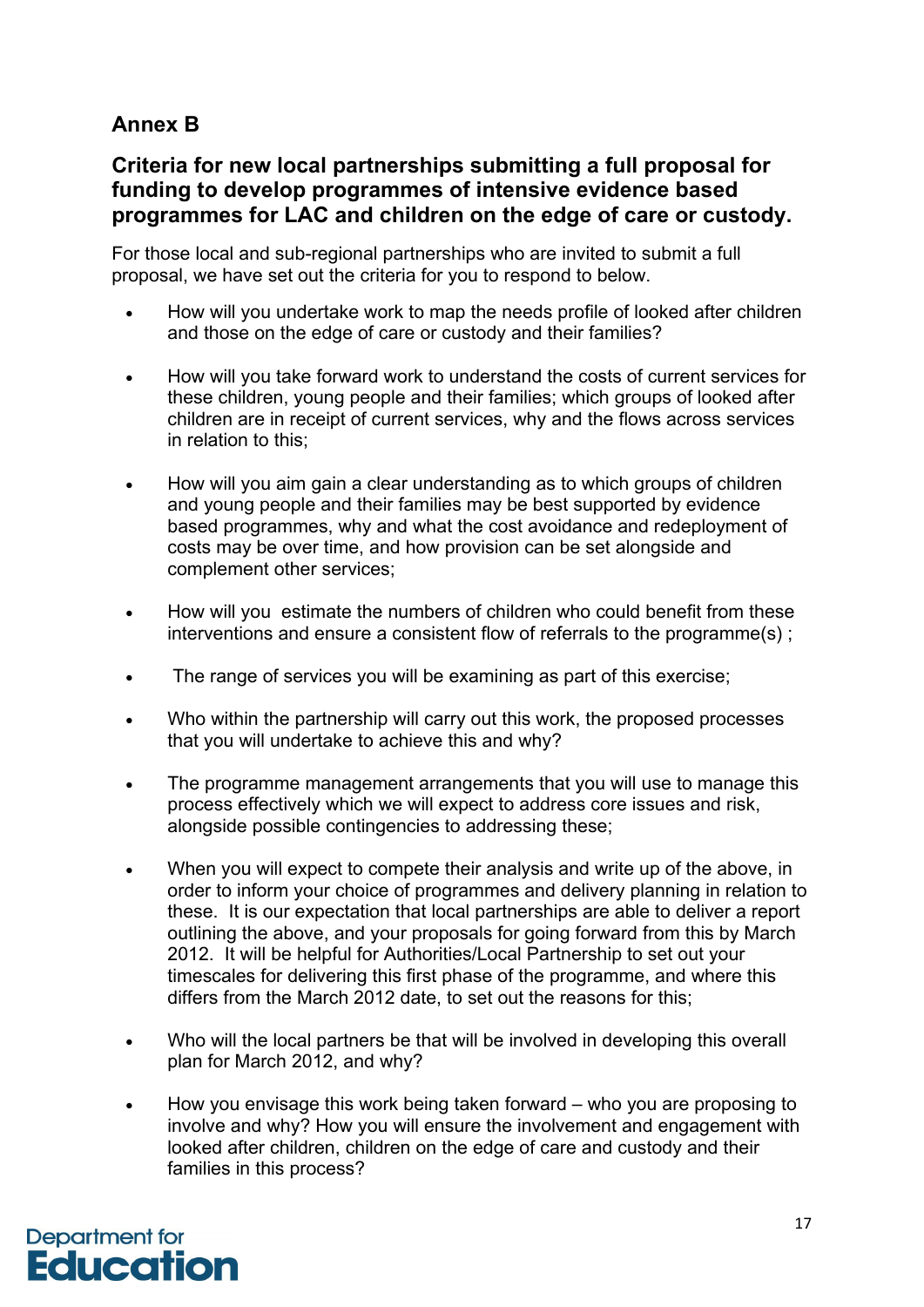- Your current understanding and commitment to delivering evidence based programmes and working with external programme consultants and any experience of this work;
- Expected outcomes that the programme will achieve, and how local partnerships will monitor your achievements against these over the programme, including their commitment to being involved in audit and research;
- And for local partnerships to set out an outline plan which will include:
	- o Key issues to be addressed;
	- o Core deliverables;
	- o Milestones to achieve these;
	- o Project management arrangements, and
	- o A project plan setting out clear milestones and activity, including a financial profile for the period for which funding is required, which will demonstrate how any proposed programmes will become mainstreamed.

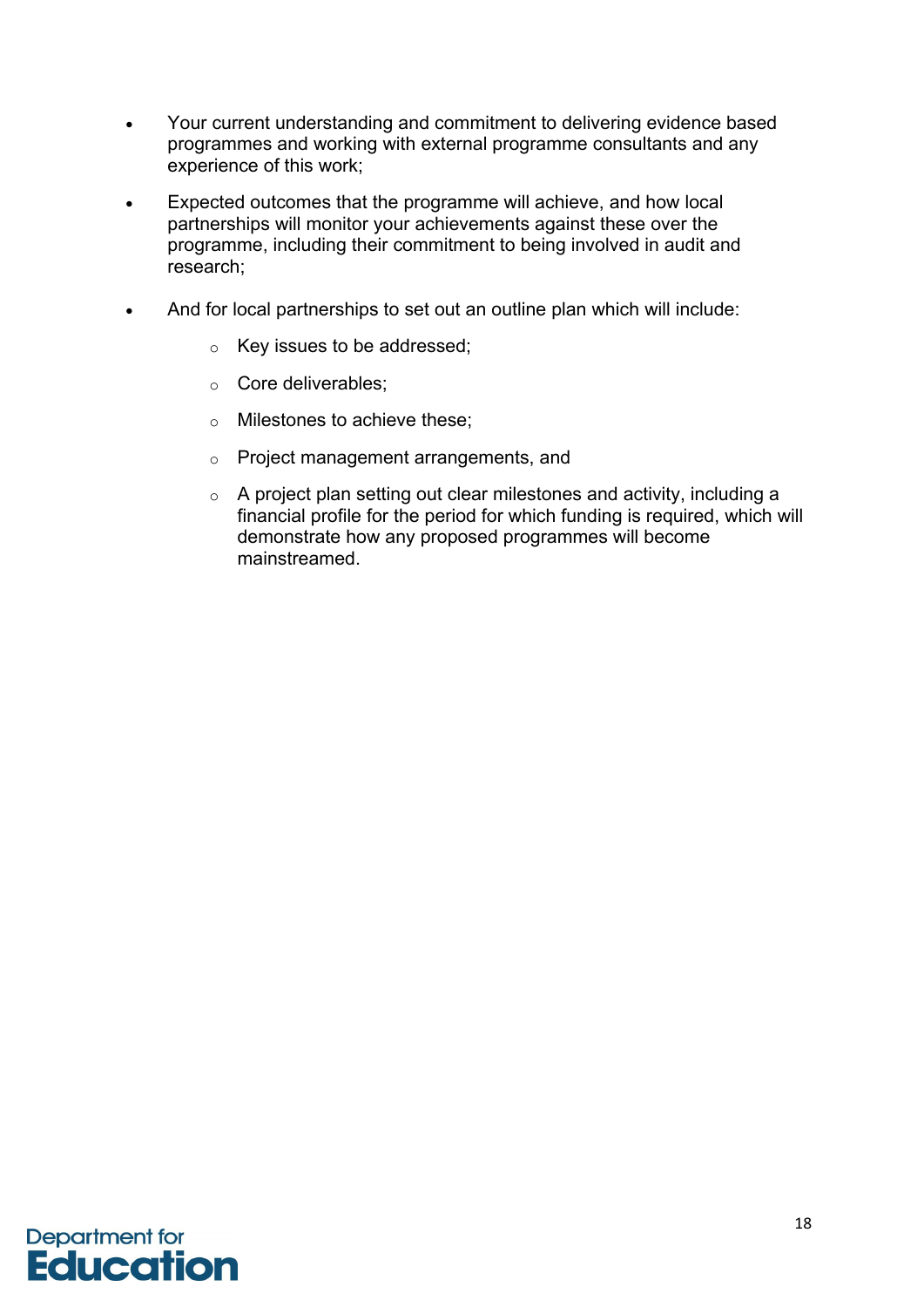# <span id="page-18-0"></span>**Annex C**

### **Criteria for existing partnerships applying for funding to take part in the programme.**

For those partnerships who are asked to submit a full proposal, we have set out the criteria to be addressed in a full funding bid below.

- Your overall vision for what it is that you are aiming to achieve over the course of the SR period, the problems that you are aiming to address and goals that you are aiming to achieve. What do you want your services for this population to achieve, and how might this project help you address and improve this?
- What are the evidence based interventions that you are currently involved in delivering in your area for looked after children and children on the edge of care and custody? How do you want to use any additional funding to further build on and develop this work over this SR period?
- Data indicating your level of current programme fidelity and outcomes and commitment to mainstreaming a licensed programme;
- Which programmes are you interested in developing/further modifying, for which groups of children, young people and their families and why?
- What are the new approaches to delivering intensive support programmes that your local partnership is proposing to develop and why? What are some of the challenges and issues in relation to this, and what are your plans for addressing these?
- Who and what are the range of partners that you expect to work with and why, what commitment do you have from these partners? What are your plans for developing the market in this area and why?
- What are your plans for disseminating key learning from your programme to neighbouring authorities and for supporting neighbouring Authorities to develop evidence based programmes for key groups of looked after children, children on the edge of care, custody in your areas?
- Expected outcomes that the programme will achieve, and how will you monitor your achievements against these over the programme.
- In relation to the above, we are interested in partnerships setting out a detailed plan which includes:
	- a. Key issues to be addressed;
	- b. Core deliverables;
	- c. Milestones to achieve these;

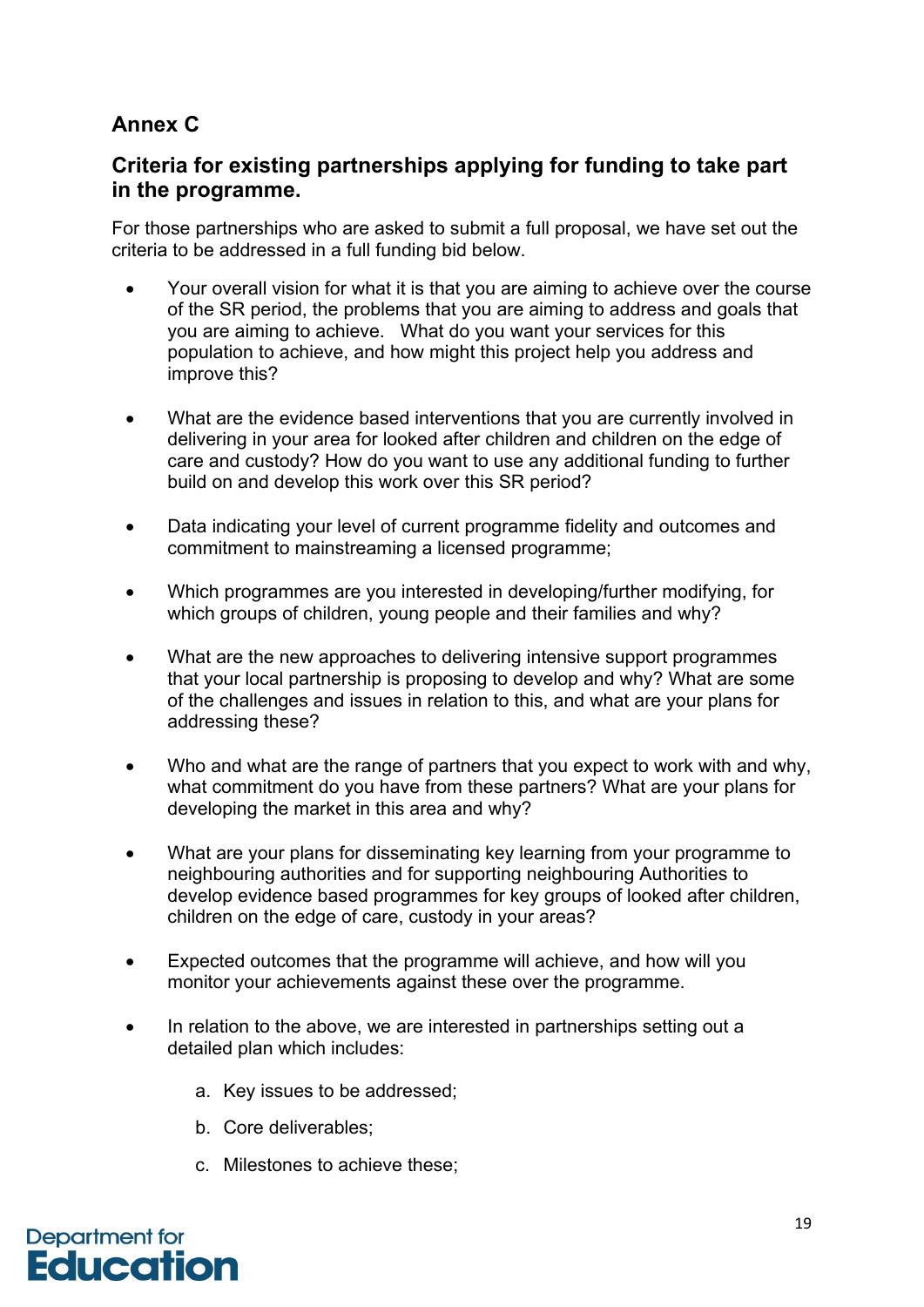- d. Project management arrangements, and
- e. A financial profile for the period for which funding is required, which will demonstrate how any proposed programmes will become mainstreamed.

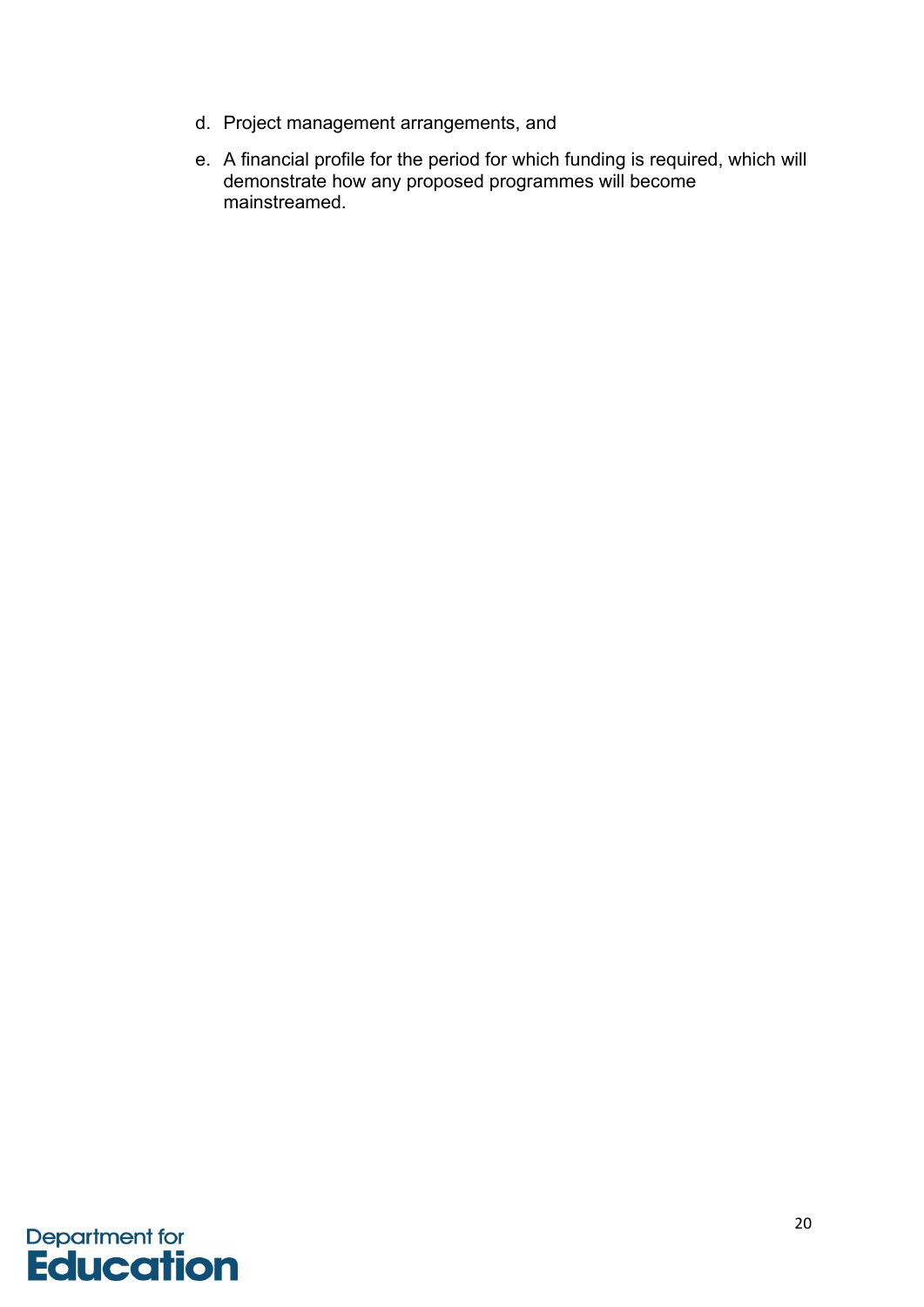### <span id="page-20-0"></span>**Annex D – Programme Details**

#### **MTFC – Multi-Dimensional Treatment Foster Care**

MTFC works with children already looked after in 3 age groups (young children, primary school aged children and adolescents) with a range of complex problem behaviours, including conduct problems and offending behaviours.

MTFC is based on social learning theory, delivering intensive support to the child, foster carers and birth / adoptive family. Foster carers are recruited, trained and receive professional support in providing single family placements for children and young people with severe behavioural problems. Carers are in contact on a daily basis with different specific members of the expert team and provided with a clear treatment programme and 24-hour support, and children and young people are provided with skills coaching to improve life and relationship skills and problem solving abilities, and help with education to overcome specific behaviour problems

There have been 8 RCTs in the USA and one in Sweden, demonstrating positive outcomes, including reductions in conduct difficulties and increases in attachment behaviours. Audit data for the MTFC adolescent programme in England has shown improvement in a range of behaviours. Violent behaviour towards others has been shown to decrease by 34pp to 43% post-MTFC, with self harming behaviour decreasing by 28pp to 5%. Sexual behaviour risk decreases by 24% to 26%, with placement in schools increasing by 12% to 84%. Also dramatic improvements in placement stability and related wellbeing measures are noted for children across all age groups with high numbers of younger aged children returning to birth or extended family or moving to adoption.

Placement costs for adolescents in MTFC are comparable to agency foster care (approx. £70k per annum) for a child with complex needs, considerably less than a children's home (£120k-165k) where many would otherwise be placed. MTFC placements are typically 6 to 18 months compared to several years for some teenagers who cannot be placed back home or in regular foster care. Modelling by DfE estimated savings of £125m to Children's services budgets over seven years if 40 adolescent units were set up over next five years. US evidence includes costsavings of crime reduction, with a net gain of \$80k (£50k) per intervention.

MTFC programmes are running in Barking & Dagenham, Blackburn with Darwen, Dudley, Kent, Manchester, North Yorkshire, Oxfordshire, Reading, Salford, Trafford, and West Sussex.

Feedback from both carers and senior managers at MTFC sites in the UK has given a strong indication that not only is MTFC delivering improved outcomes for carers and children, but also a long term cost saving, even if the child stays with the MTFC carers as the need for intensive services is reduced. Carers have appreciated having the support of the clinical team being around all the time, and the positive label frame that the programme offers. However, although most MTFC carers are foster carers especially recruited to the high-intensity MTFC placement, there is risk that some MTFC carers do opt to return to mainstream after an MTFC placement is complete. There is also the risk that some children stay in the programme longer than planned due to lack of suitable follow on placements. Some senior managers have said that a culture change has been needed in their organisation, as model

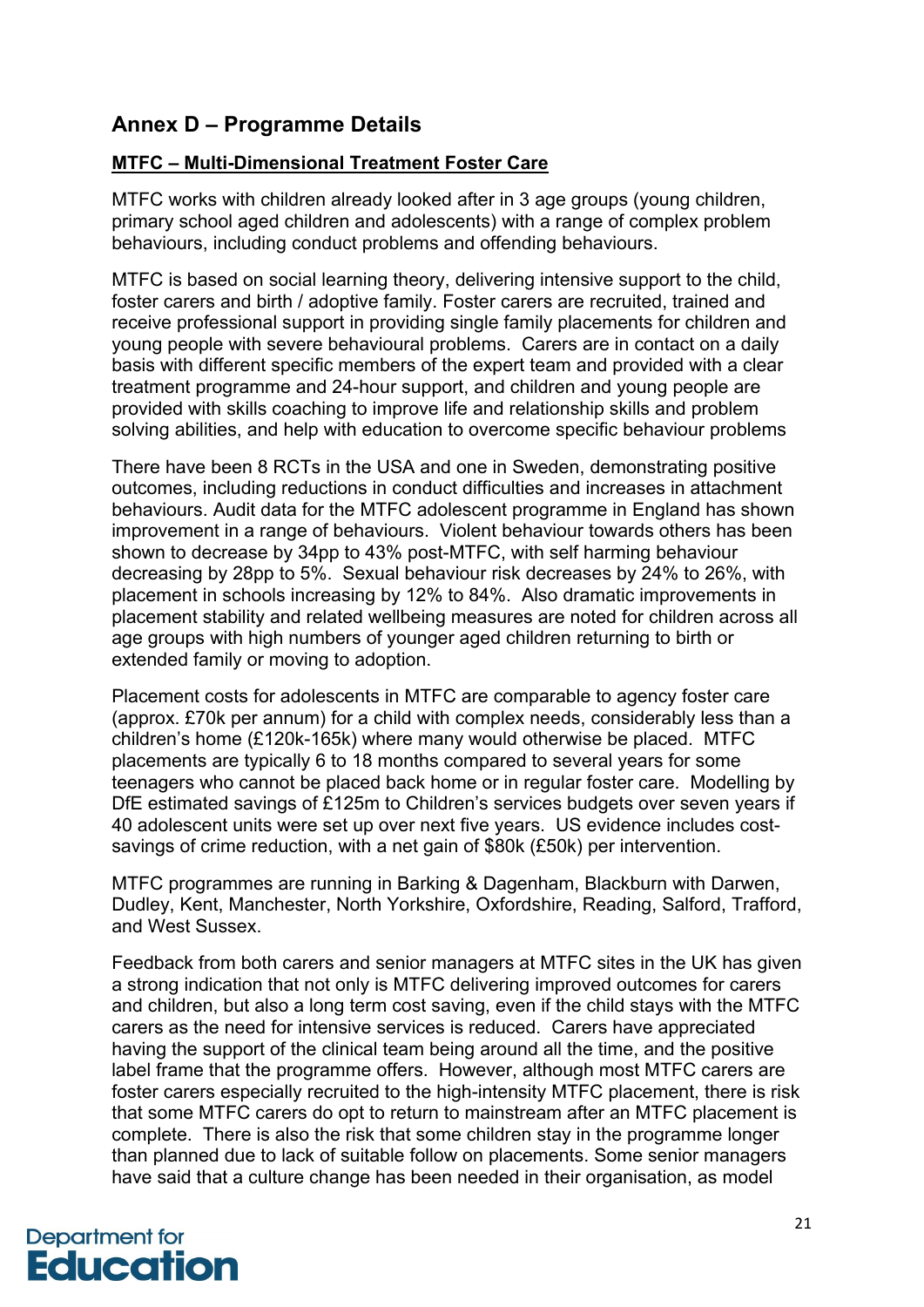fidelity to MTFC requires social workers and clinicians taking a stringent approach to the programme. Cost savings are not typically made with fewer than 6 children in the programme .

#### **Multisystemic Therapy (MST) : [www.mstservices.com](http://www.mstservices.com/)**

MST is a preventive programme aimed at 11-17 year olds with severe behavioural problems, who are at risk of being placed out of home in care or custody and their families. The MST programme works intensively with families in the community for 3- 5 months. It takes an ecological, multi-dimensional approach that addresses strengths and difficulties in all areas of the child and family functioning. It aims to improve discipline and supervision practices among parents and carers, reducing the young person's involvement with delinquent peers, improve school performance and reduce anti-social behaviour and substance misuse. The programme uses evidence based interventions, including behavioural, cognitive and family therapy and the programme provides a high level of training and supervision.

There have been 16 RCTs internationally, including one which at 14 year follow up found young people had 59% fewer criminal arrests and 68% fewer days in out of home placement than the control grouping. A randomised controlled trial (RCT) of MST at the Brandon Centre is due to be published later this year and the data indicates that MST leads to a significant reduction in offending in comparison with usual services and also to significant cost savings. US evidence includes costsavings of crime reduction to give a net gain of \$13k to \$28k dollars per \$1 invested in MST. An RCT is now underway across nine other MST sites and will be reporting on outcomes for young people and their families in relation to reductions in out of home placement, offending and increased school engagement.

Initial audit data indicates improved outcomes across all teams at the end of treatment and 95% of families having completed the treatment. To date positive outcomes have been reported across all teams at the end of treatment and data at 6 and 12 month follow up is now being analysed but early indications suggest that for most young people the positive changes are sustained.

- 95% children still living at home (range 88% 100%);
- $\blacksquare$  84% in school/ training (range 56% 94%);
- $\blacksquare$  79% no new charges (range 56% 93%).

MST costs £7-9k per average intervention. An MST team consists of a supervisor and three or four therapists. The operational cost of running an MST team is approximately £350k per annum. The average per unit intervention cost is significantly lower than the average per unit yearly cost for mainstream foster care (£35k) or residential care (£120-£165,000).

MST standard programmes currently run in the London boroughs of Merton & Royal Borough of Kingston, LB of Greenwich, LB of Hackney, the Brandon Centre, Cambridgeshire, Leeds, Reading, Barnsley, Peterborough, Sheffield, Trafford and Wirral. In addition to the above services, two sites are testing out MST adaptations. Cambridgeshire have a service for MST Child Abuse and Neglect and the Brandon Centre are running an MST for Problem Sexual Behaviour service with five London boroughs.

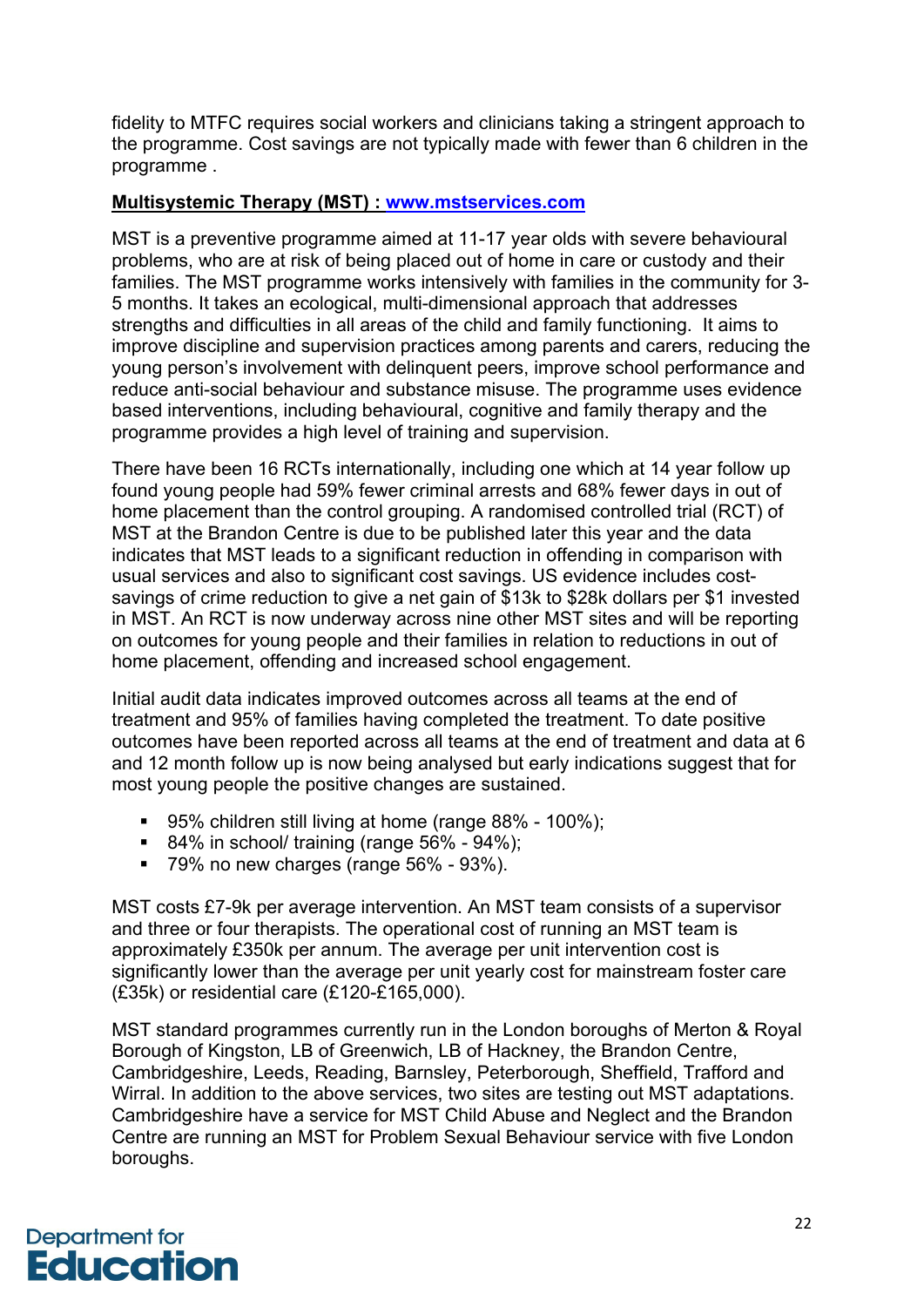#### **KEEP - Keeping Foster and Kinship Parents Trained and Supported**

This 16-week training programme, based on MTFC and delivered in 90min sessions, works as a prevention programme to increase the parenting skills of foster and kinship carers and thereby to decrease the number of placement disruptions, improve child outcomes, and increase the number of positive placement changes (e.g. reunification, adoption). The programme is designed for carers looking after children aged between 5 and 12 years.

Evidence from an RCT of 700 foster and kinship carers in US demonstrated post group outcomes of fewer child behaviour problems and increased rates of positive parenting methods by carers. Reunification rates were also higher and disruption rates lower compared to the control group.

Audit data from mixed groups of foster and kinship carers taking part in KEEP in England shows significant improvement in behavioural problems, emotional wellbeing, and carer stress combined with significant improvements in positive parenting discipline style. Both kinship and mainstream foster carers report high levels of satisfaction and positive benefits for themselves and their children.

The KEEP curriculum addresses the revised National Minimum Standards for fostering services (particularly standard 3; promoting positive behaviour and relationships, standard 2; support for promoting children's' social and emotional development, and 8; promoting learning and supporting education) and constitutes a core component for carer's training portfolios (standard 20). It also addresses the statutory guidance for family and friends' guidance requirement for appropriate training and support and the requirement for access to training available to other foster carers in Standard 30 of the national minimum Standards for Fostering Services.

The KEEP programme can support the Local Authority's requirement to make arrangements for the provision of Special Guardianship support services by providing training to support the relationship between the child and his Special Guardian. KEEP promotes the ethos that support for Special Guardians should not be seen in isolation from mainstream services and that by accessing them, informal information and support systems are developed.

KEEP costs approx. £13k to set up per site, which includes initial training, equipment and staff costs. In year one, running costs are between £2.5k - £3k per foster or kinship carer, on a four month course plus follow up support groups for 8 months. Once the site is certified, costs reduce to £1.8k - £2k per carer.

The most likely cost benefit is to placement stability. Estimates put the cost of moving a child to a new foster care placement at around £844, rising to £1.7k if the child is particularly hard to place, excluding the actual placement costs. Cost savings are considerably higher if kinship placements are maintained, and higher again if the child is kept out of residential care.

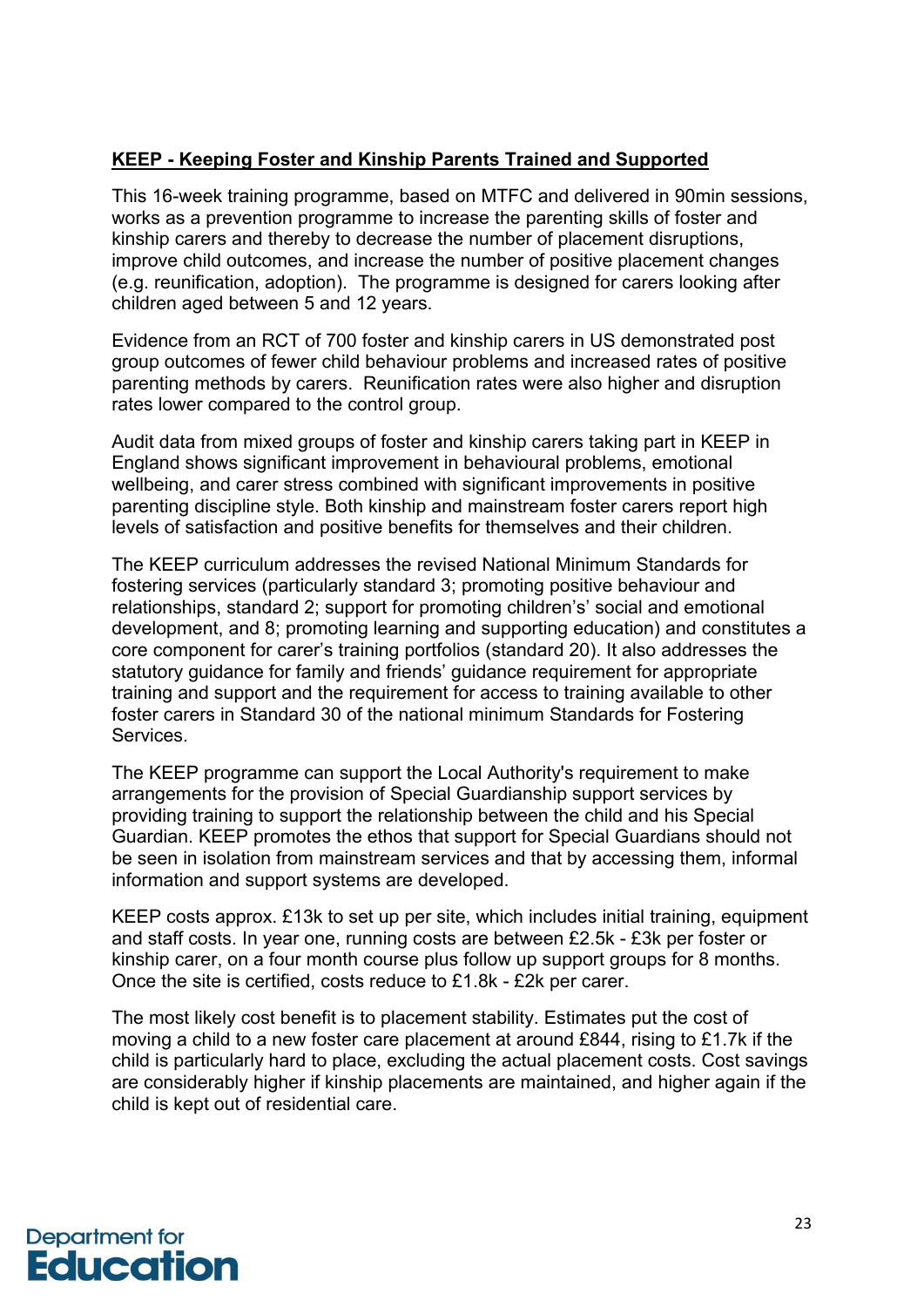#### **FFT - Functional Family Therapy**

FFT targets at-risk youth aged 10 to 18 whose problems range from acting out to conduct disorders to alcohol and/or substance abuse. Often these families tend to have limited resources, histories of failure, and a range of diagnoses. FFT aims to reduce defensive communication patterns, increase supportive interactions and promote supervision and effective discipline.

The intervention involves 8-12 one hour sessions (26-30 for more serious cases), over a 3-4 month period, which take part in either clinic or home settings. FFT is an intervention which builds on families' strengths.

Outcomes have included significant and long-term reductions in youth re-offending and violent behaviour, significant effectiveness in reducing sibling entry into high-risk behaviours, low drop-out and high completion rates, and positive impacts on family conflict, family communication, parenting, and youth problem behaviour.

The costs per case are £2,239 in a working team of 3-8 therapists. Each therapist will work with between 30-50 cases per year

A pilot of FFT is currently underway in Brighton and Hove and a research trial is underway looking at outcomes of FFT at that site.

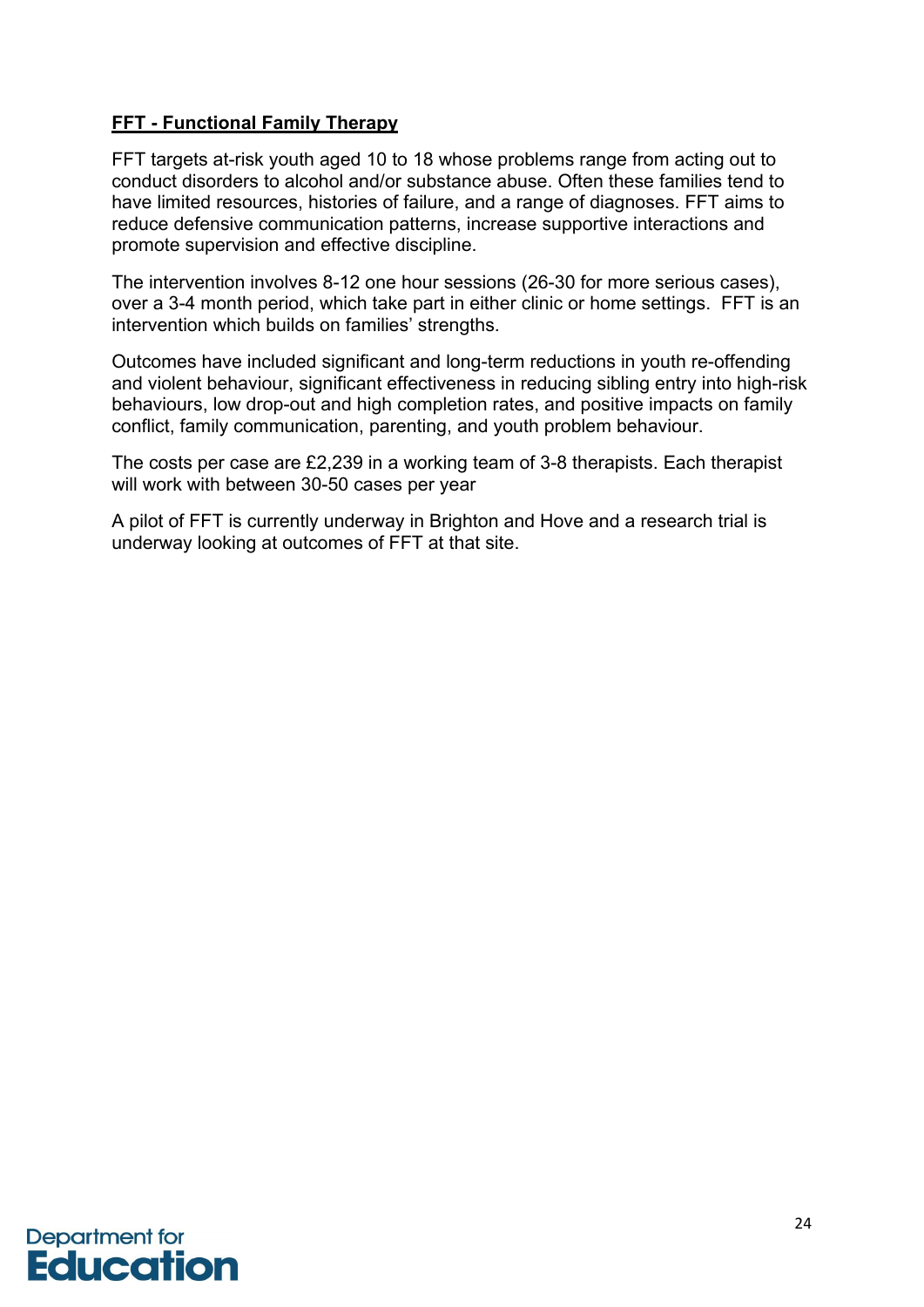# <span id="page-24-0"></span>**Annex E**

### **Exemplars of effective partnership working**

#### **1. Barking and Dagenham MTFC-C**

Barking and Dagenham began their MTFC-C programme in 2008, in response to a growing number of children in care and changing demographics within the authority, moving from a largely white British population to include a substantial ethnic minority population. There were increased patterns of foster care placement breakdown, with a significant number of children moving from family placement to placement before entering high cost residential care. Many of those leaving care in their mid to late teens had a low skills set and fell in with a negative peer group, drastically reducing positive outcomes. To respond to this, a decision was made to focus on early intervention, so as to improve outcomes at an early stage and save long term costs from agency foster care and residential care.

MTFC-C was chosen to tackle the problem, intervening with high risk 7 – 11 year olds in foster care to keep the care placement secure or return the child home in due course.

Barking and Dagenham took a preventive approach to embedding MTFC, aimed at savings from high cost residential care. They have recently undertaken a financial analysis of six graduates from MTFC in the borough, indicating a long term cost saving of £2.2m over 8-10 years for the six cases. The average cost of an intervention was £74k per unit per annum, with outcomes after MTFC having a lower cost than 'treatment as usual' pathways. Managers have commented that financial sustainability modelling at the earliest stages of embedding was not of sufficient detail, and that the needs analysis wasn't wide enough to fully identify children who would meet the programme criteria and the costs needed per child. Although the programme has made significant efficiencies, they have suggested that new partnerships should undertake thorough financial modelling to maximise efficiency and strategically embed intervention in core services.

The borough have highlighted that a multi-agency approach is essential to starting and embedding a service, requiring senior managers and political figures to commit to the programme. The buy-in from CAMHS services and schools helped to raise the profile of the service and establish it as an option for complex cases, helping the borough build alliances throughout its services and co-operate to achieve positive outcomes and cost savings. The borough has found that MTFC can lead to a reduction in costs not only in social care, but also to other agencies such as CAMHS and Educational Psychology. The multidisciplinary nature of the MTFC support team can render the involvement of some agencies redundant. The intervention may also mean that the young person progresses to a point where they no longer require these additional services.

The borough was fortunate to have a former senior teacher working with the MTFC team, who had well established links with all the local schools. This level of engagement by educational professionals helped communicate the programme to teachers, helping to manage children's complex needs in a classroom setting. **Contact**: Solly Solamito - [Solly.Solamito@lbbd.gov.uk](mailto:Solly.Solamito@lbbd.gov.uk)

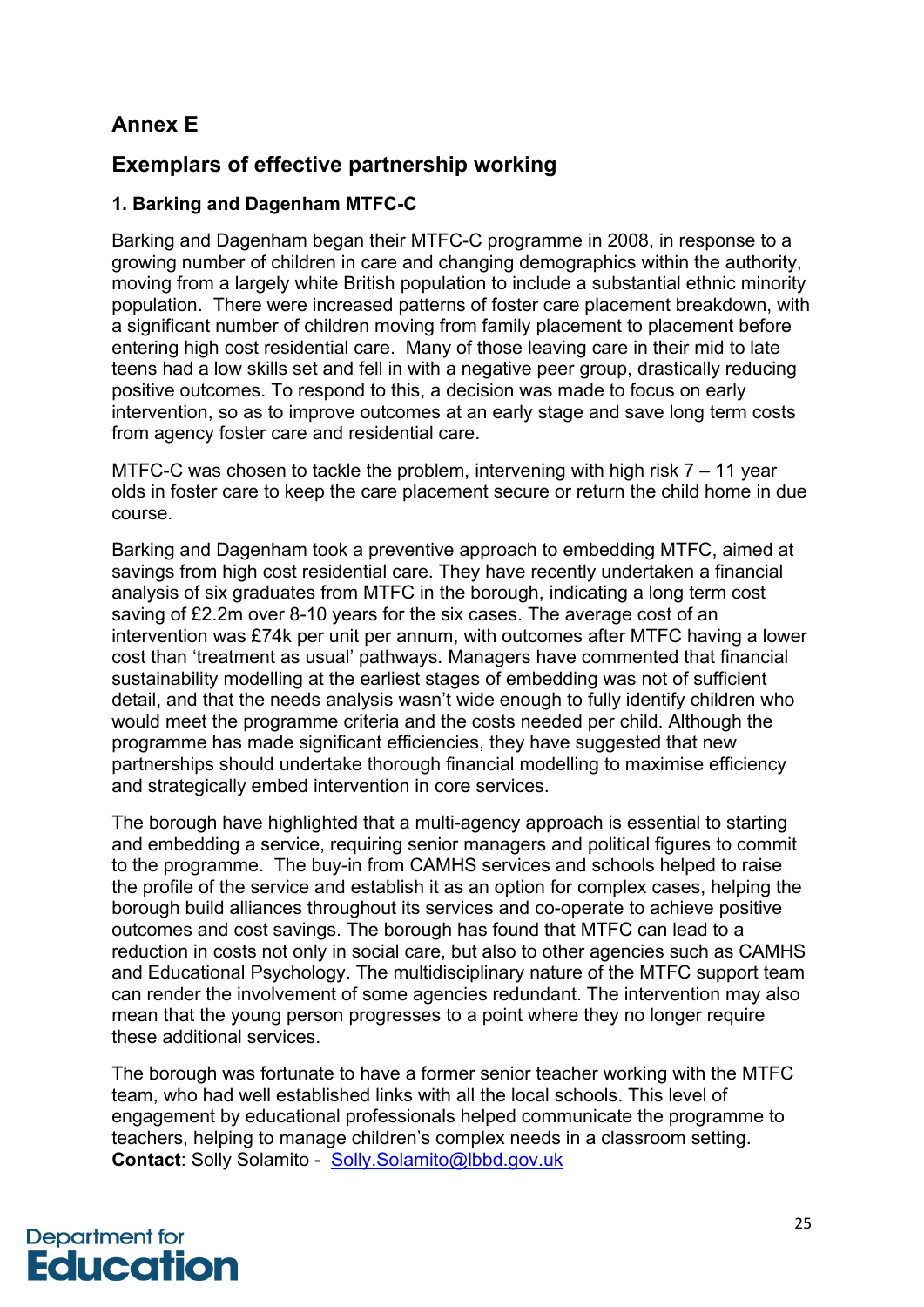#### **2. Leeds MST**

With high numbers of children in care, including in the adolescent age range, Leeds saw the need to establish new ways of reducing the number of looked after children and making cost savings whilst still improving outcomes for those on the edge of care. MST is one of a number of initiatives in Leeds aiming to reduce these numbers.

The approach in Leeds was to establish MST as a partnership service, being driven by Social Care with the support of CAMHS, the PCT and Youth Offending Services. With a high number of children in care in and custody, MST offered the right fit to reduce out of home placement. The establishment of a multi-agency steering group gave senior leadership to the MST project. The development of multi-agency panels, through which all complex cases of concern for children, young people and families are managed, became the referral pathway. Panel members match the needs of the family and the young person to the appropriate service. This has meant less duplication of services and a clear, co-ordinated response to the presenting needs in each family. MST is one of a number of possible services that could be provided via the panel. Managers have stated that the opportunity for open, multi-agency discussion on complex cases often means the right service is found for each family.

Leeds is involved in the National RCT to measure the effectiveness of MST in England. Early indications show reduced entry to care, improved school attendance and reduced offending for the MST group when compared to the control group. In some cases it is clear that MST has prevented children from entering the care system, providing substantial long-term cost savings compared to treatment as usual pathways.

Leeds has found that strong strategic and organisational support is needed to embed MST. Support and advocacy from senior managers coupled with giving appropriate authority to the MST manager has been important. The team has been established in line with the MST model, which is central to achieving model adherence. There are well-defined roles and responsibilities in the management structure and the clinical team, with MST 'champions' in key agencies advocating for MST when necessary. 'Follow the model' is seen as a non-negotiable in the programme, and the key element to successful implementation.

In a large authority introducing a relatively small programme like MST will have some challenges, but with excellent community and stakeholder collaboration these have largely been overcome. Establishing MST has emphasised the need to communicate the long term benefits effectively as well as explaining how MST and other EBIs can work alongside traditional pathways. Leeds found that examples of MST cases were a powerful tool in establishing the human, as well as the financial, benefits of the programme and achieving buy in from social workers and other services.

Leeds are 'moving toward what works', believing that a strong UK evidence base will help to mainstream evidence based programmes, resulting in significant cost savings to local partnerships and improve outcomes for children with the most complex behavioural and social needs.

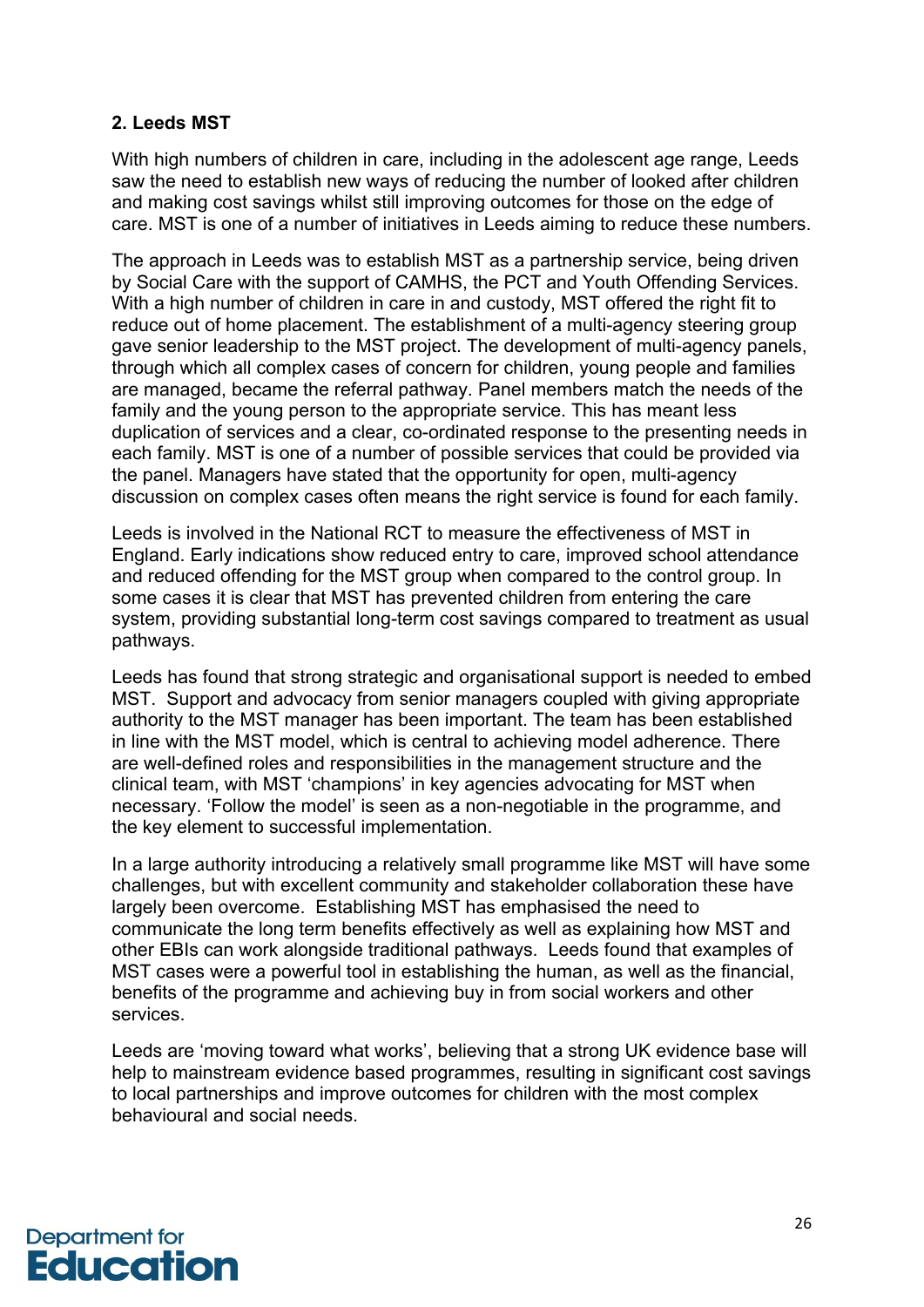Ofsted noted that MST "provides excellent support to a small number of families and young people on the edge of care...with early positive outcomes, with the majority of the young people remaining safely at home after intervention."

MST Services recently acknowledged the Leeds programme, noting, an excellent track record at collaborating with other systems in the UK, working with schools, the local Police authorities, and the Youth Offending Services. The program is a rolemodel to other authorities as to how we want to implement MST in local communities

**Contact**: Tom Bowerman [tom.bowerman@leeds.gov.uk](mailto:tom.bowerman@leeds.gov.uk)

#### **3. Merton and Kingston MST**

In 2007, the London Boroughs of Merton and Royal Borough of Kingston came to a mutual conclusion: both had identified specific groups of young people with complex needs who were of concern, and traditional approaches to this group were not working. Both authorities had experienced a jump in entry into care rates for the 12- 17 age range, and saw that young people were at risk of re-offending upon exiting the existing system and re-entering the system after another breakdown at home. The small size of these neighbouring authorities and the similar problems they faced compelled them to look at a shared, preventive approach for young people with the most complex needs, in an effort to improve outcomes in a long term, cost effective manner. MST was chosen as the programme that had the potential to realise these objectives for both areas.

Teams in both authorities found that a belief in their shared aim was the driving force behind a successful partnership, with management teams gelling very quickly. Engaging key services in the area, including the PCT, CAMHS and Education, they developed a multi-agency board that oversaw service development. Locating the service within the South West London and St George's Mental Health Trust, but with the local authorities having key oversight , allowed MST to be seen as a core part of services rather than an 'add on'.. This eased the referrals process, with all agency leads working closely together to establish clear lines of responsibility and develop an understanding of what cases met the criteria for referral. Every referral received final sign off from the MST board, allowing collective responsibility for each case.

Financially, results were positive for the partnership even in year one, with preventive savings evident compared to treatment as usual trajectory for MST graduates. A four year strategy was developed, with service managers identifying appropriate populations that could be targeted with MST and where potential cost savings could be made.

Managers in the partnership were very keen to have an open door policy. When referrers first consider a young person for referral, they were able to approach managers for an informal conversation first prior to referring. Over time, this allowed social workers and other referrers to streamline their referrals, and gain a solid grasp on who is suitable for MST. As results rapidly became apparent, referrers began to view MST as a core service option, allowing the service to embed and establishing evidence based culture.

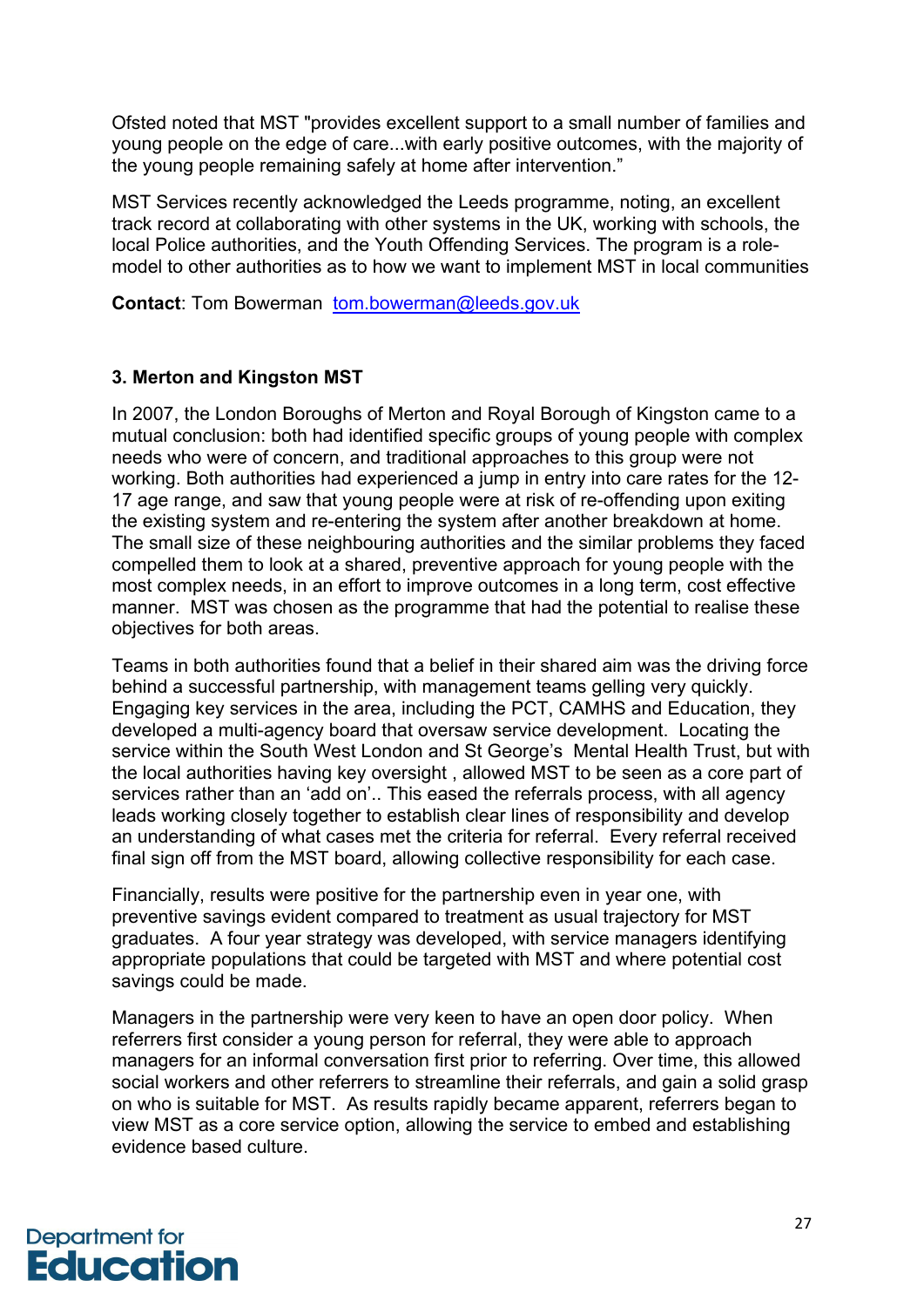Merton and Kingston highlighted that they are a partnership, regardless of the numbers of children from each authority referred to the service. Numbers vary over time, but both agree that the shared service effectively saves money in the longer term for each, and addresses the need for positive outcomes for the identified groups.

**Contact**: Tim Wells (Tel: 020 8545 4658) [Tim.Wells@merton.gov.uk](mailto:Tim.Wells@merton.gov.uk)

#### **4. Staffordshire Intensive Fostering:**

Staffordshire Intensive Fostering are funded by the Youth Justice Board to provide 6 places for children 10 -17 sentenced by the court to Intensive Fostering a Multidimensional treatment foster care "A" programme. Staffordshire Intensive Fostering had difficulty in filling these places from the children referred by Staffordshire Youth Offending Team. In discussion with the YJB it was decided that they would expand the geographical area that they covered to include Stoke on Trent YOT and Derby City. This expansion required negotiation with Local Authorities, YOTs, and children's services to put in place Service Level Agreements.

Staffordshire Intensive Fostering now accept referrals from all three authorities, conduct the assessments and decide on who should be the priority for placements. This has been a very successful arrangement and an example of how local authorities can work together.

**Contact**: Scot Crawford (Tel: 01785 358403) [scott.crawford@staffordshire.gov.uk](mailto:scott.crawford@staffordshire.gov.uk)

#### **5. Brandon Centre: [www.brandon-centre.org.uk](http://www.brandon-centre.org.uk/)**

The Brandon Centre is a voluntary sector organisation in North London, which provides a range of accessible health and advice services for young people aged 12- 25 years.

They have been running a Multisystemic Therapy (MST) Service since 2003, initially as part of a research trial with funding from charitable trusts and central government and receiving referrals from the Youth Offending Teams in Camden and Haringey. The MST standard service has now moved to being locally commissioned by two neighbouring boroughs, Camden and Enfield.

Commissioning from Camden is jointly from CAMHS, SEN, Safeguarding, the YOT and the Substance misuse service. Ten standard cases per year are commissioned plus three substance misuse cases. All referrals to the Brandon Centre are accepted via Camden Tier 4 monitoring group, which also monitors the progress of MST cases and tier 4 hospital referrals.

Enfield PCT and local authority jointly commission 10 MST Standard cases and have renewed the service for 2011/12. All referrals are processed by the Joint Commissioning group.

Commissioning from both boroughs is on a block basis and this provides some stability and means that the Brandon Centre is able to maintain a stable team of well-

# **Department for Education**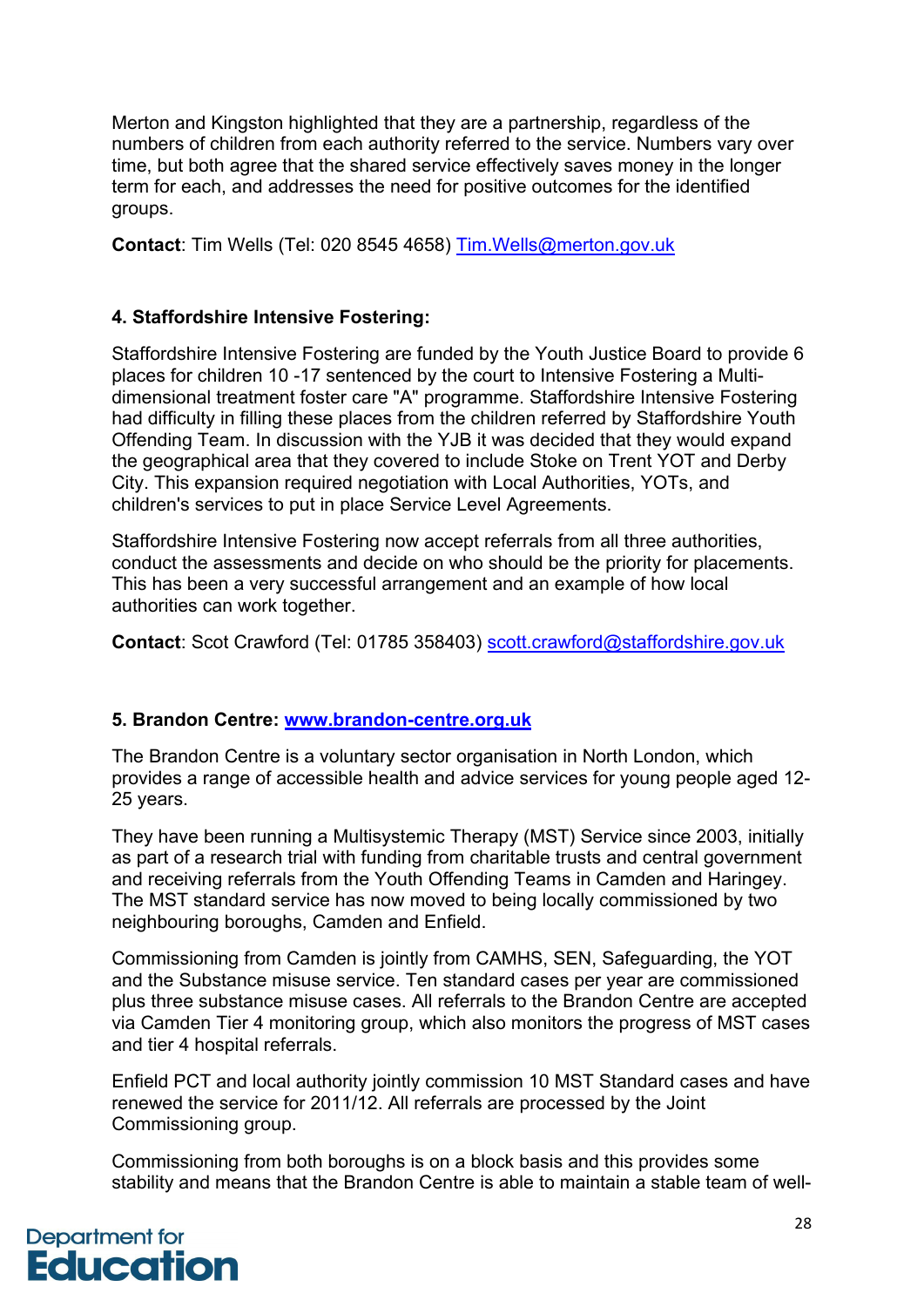trained and experienced staff. Since January 2010 the Brandon Centre has also established a team delivering MST for Problem Sexual Behaviour, which is working with five different London boroughs.

As a voluntary sector organisation, the Brandon Centre is able to work with a number of different commissioners and respond flexibly to changing demand.

**Contact**: Geoffrey Baruch (Tel: 020 7267 4792) [gfbaruch@btconnect.com](mailto:gfbaruch@btconnect.com)

#### **6. KEEP**

Eight KEEP groups comprising of 59 carers (51 mainstream foster carers and 8 kinship carers) have begun since September 2009. Four groups comprised of foster carers only and four groups were a mix of foster carers and kinship carers. Forty-one carers have completed the programme and a further 16 were due to complete the programme by the end of July 2010. Only two carers dropped out during the programme, one because her foster child returned home and the second due to other commitments.

Prior to attending the group, most of the carers reported that their primary concerns were concerning externalising behaviour difficulties, including non-compliance, aggression and bullying. Other concerns related to emotional issues, problems with attention and concentration and concerns about possible autistic spectrum difficulties. Some of the children had received specific diagnoses of ADHD and Autistic Spectrum Disorder and one child has been diagnosed with Turner's syndrome.

Anonymised data for monitoring fidelity and outcomes is collected for the programme developers on foster carer attendance and engagement, carers rating of the group, and after the group is completed; foster carer feedback and ratings. The Parent Daily Report (PDR) developed for the MTFC programme was also used as a weekly carer report on child behaviours and stress before, during and after the group ended. The KEEP groups have been enormously popular with both kinship and foster carers and the audit results also demonstrate clear overall improvements in scores on the Parenting Scale, SDQ, and PDR measures with corresponding reported improvements in child behaviour difficulties, and carer stress.

"We first heard about training for mainstream carers some years ago and were very excited when we could do KEEP in Dudley.

It's helped mainstream carers to think, in a positive, rewarding way. Even those who have been fostering for many years have been surprised at the difference it made.

In Dudley KEEP is seen as a creative way of dealing in the here and now with problems and resolving them. We have a long waiting list and our carers ask to do the programme. It's making a real difference to placement stability."

**Contact**: Maureen Moss, Dudley - [Maureen.Moss@dudley.gov.uk](mailto:Maureen.Moss@dudley.gov.uk)

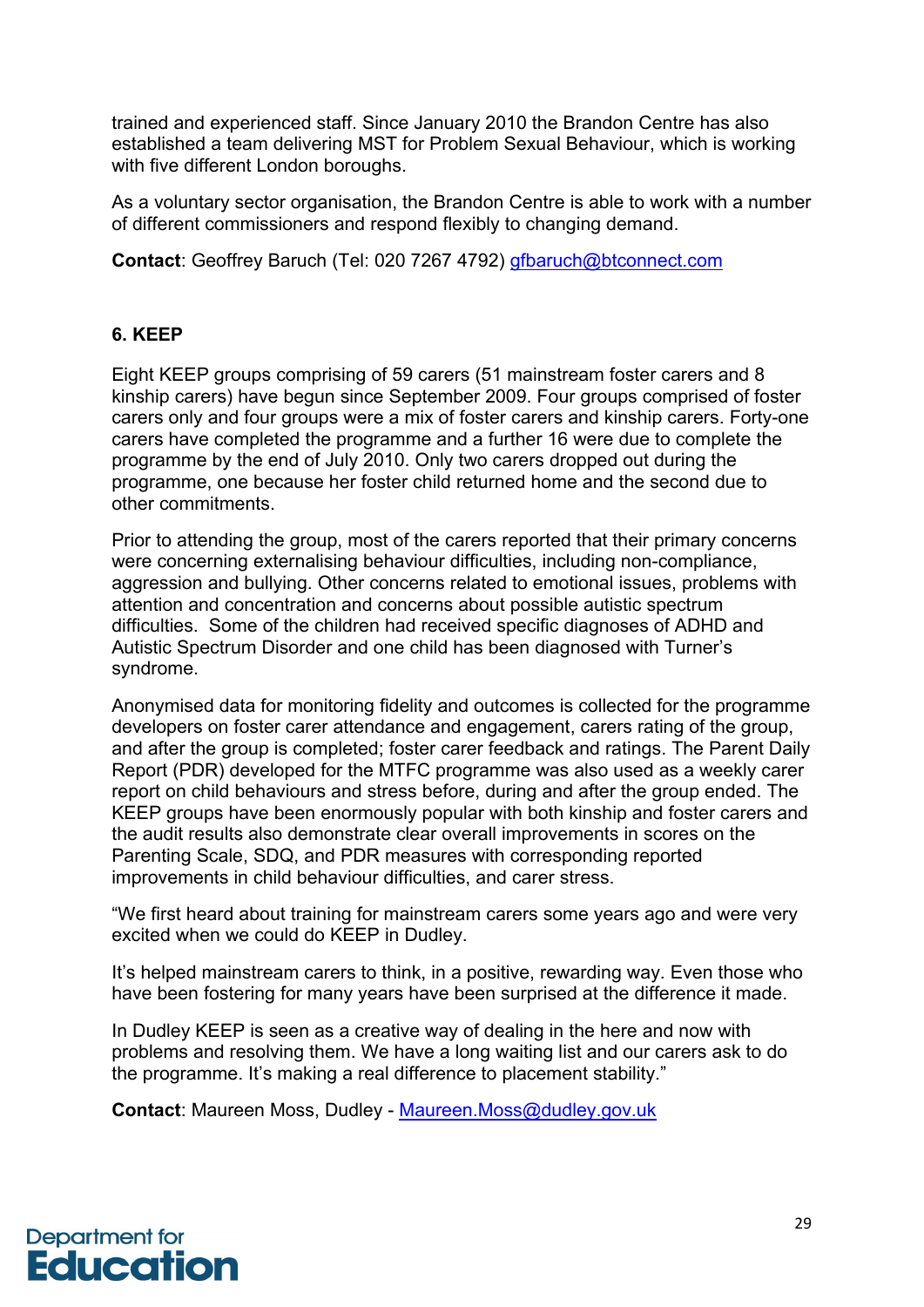<span id="page-29-0"></span>**Annex F**

### **EXPRESSION OF INTEREST FOR DFE GRANT FUNDING FOR DELIVERING EVIDENCE - BASED SPECIALIST SERVICES FOR LOOKED AFTER CHILDREN AND THOSE ON THE EDGE OF CARE OR CUSTODY AND THEIR FAMILIES**

| <b>Organisation Name</b>                                                                           |  |
|----------------------------------------------------------------------------------------------------|--|
| <b>Registered Address</b>                                                                          |  |
| <b>Contact Name &amp;</b><br><b>Position</b>                                                       |  |
| <b>Email</b>                                                                                       |  |
| <b>Phone</b>                                                                                       |  |
| <b>Organisation</b>                                                                                |  |
| <b>Please indicate</b><br>whether you are<br>bidding for:                                          |  |
| <b>New Partnerships</b>                                                                            |  |
| <b>Existing Partnerships</b>                                                                       |  |
| <b>Voluntary and</b><br>community sector<br>providers bidding on<br>behalf of a local<br>authority |  |
| <b>Consortium or</b><br>partnership details (if                                                    |  |

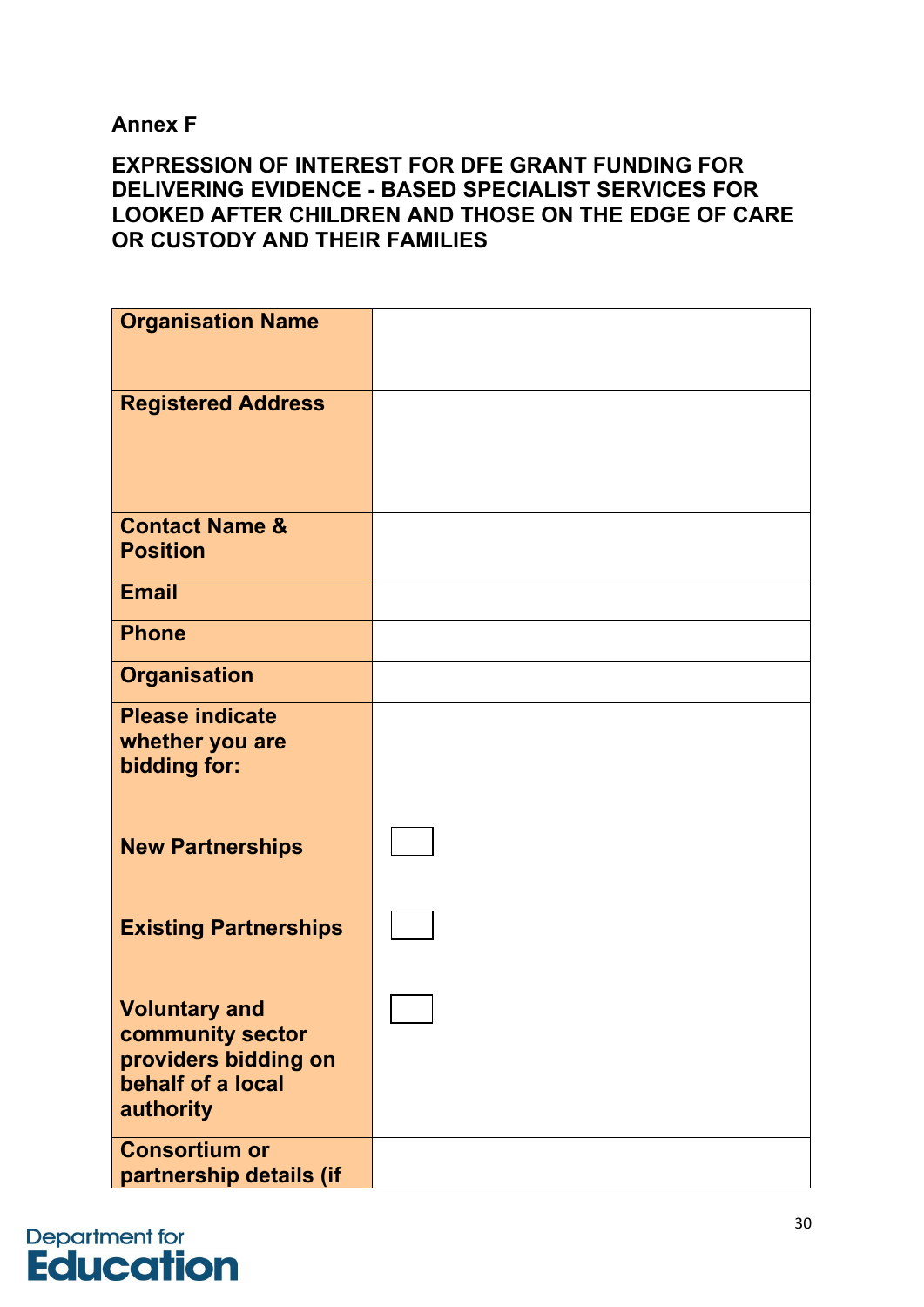| applicable)                                                                                                                                                                                                                                |  |
|--------------------------------------------------------------------------------------------------------------------------------------------------------------------------------------------------------------------------------------------|--|
| <b>Lead organisation for</b><br>consortium/partnership<br>if applicable                                                                                                                                                                    |  |
| <b>Please give a summary</b><br>of the goals you are<br>trying to achieve and<br>the problems you are<br>trying to address (500<br>words max)                                                                                              |  |
| <b>Please show:</b>                                                                                                                                                                                                                        |  |
| 1. Your overall vision<br>for what it is that you<br>are aiming to achieve<br>over the course of the<br><b>SR</b> period, the<br>problems that you are<br>aiming to address and<br>goals that you are<br>aiming to meet (300<br>words max) |  |
| 2. Which populations<br>you aim to target and<br>which interventions,<br>whether you are new to<br>these interventions, or<br>building on existing<br>work<br>(200 words max)                                                              |  |
| 3. What you want your<br>services for this<br>population to achieve<br>and how this<br>programme might help<br>you achieve these<br>aims?<br>$(300$ words max)                                                                             |  |

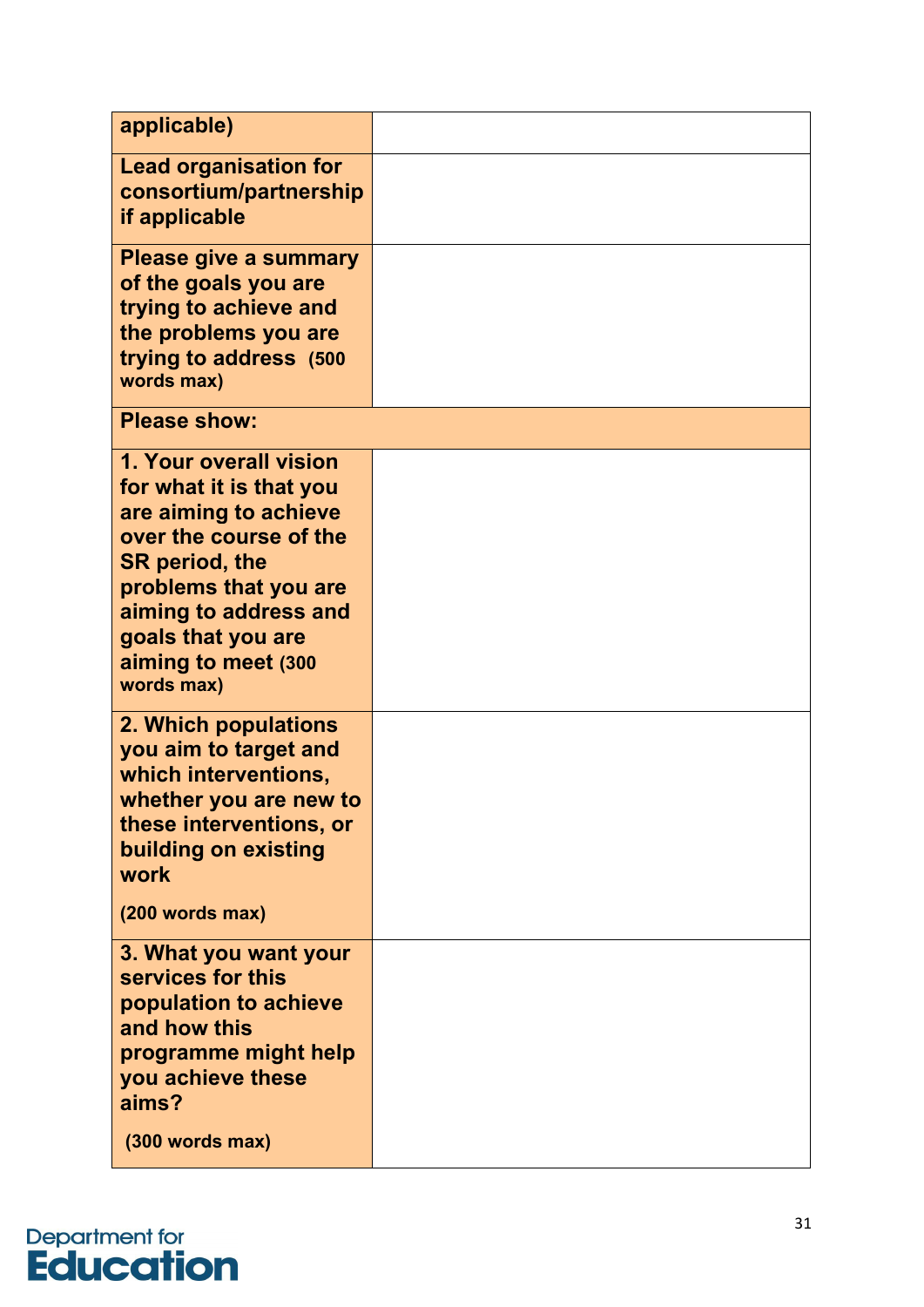| 4. Your capacity for<br>and experience of<br>effective local<br>partnerships and an<br>understanding of the<br>commissioning and<br>delivery of services for<br>the target population.                                                                                                                                                                  |  |
|---------------------------------------------------------------------------------------------------------------------------------------------------------------------------------------------------------------------------------------------------------------------------------------------------------------------------------------------------------|--|
| $(200$ words max)                                                                                                                                                                                                                                                                                                                                       |  |
| 5. Your ability to<br>undertake relevant<br>needs assessments to<br>understand who might<br>benefit from the<br>proposed intensive<br>evidence based<br><b>services</b><br>$(300$ words max)                                                                                                                                                            |  |
| 6. Your understanding                                                                                                                                                                                                                                                                                                                                   |  |
| of and commitment to<br>fidelity to established<br>evidence-based<br>programmes and<br>understanding of the<br>requirements and<br>challenges of setting<br>up, operating and<br>sustaining evidence-<br>based programmes<br>and the particular<br>requirements of<br>programmes you have<br>expressed an interest<br>in delivering (300 words)<br>max) |  |
| 7. Your capacity to<br>deliver new and<br>innovative approaches<br>to commissioning and<br>delivering intensive                                                                                                                                                                                                                                         |  |

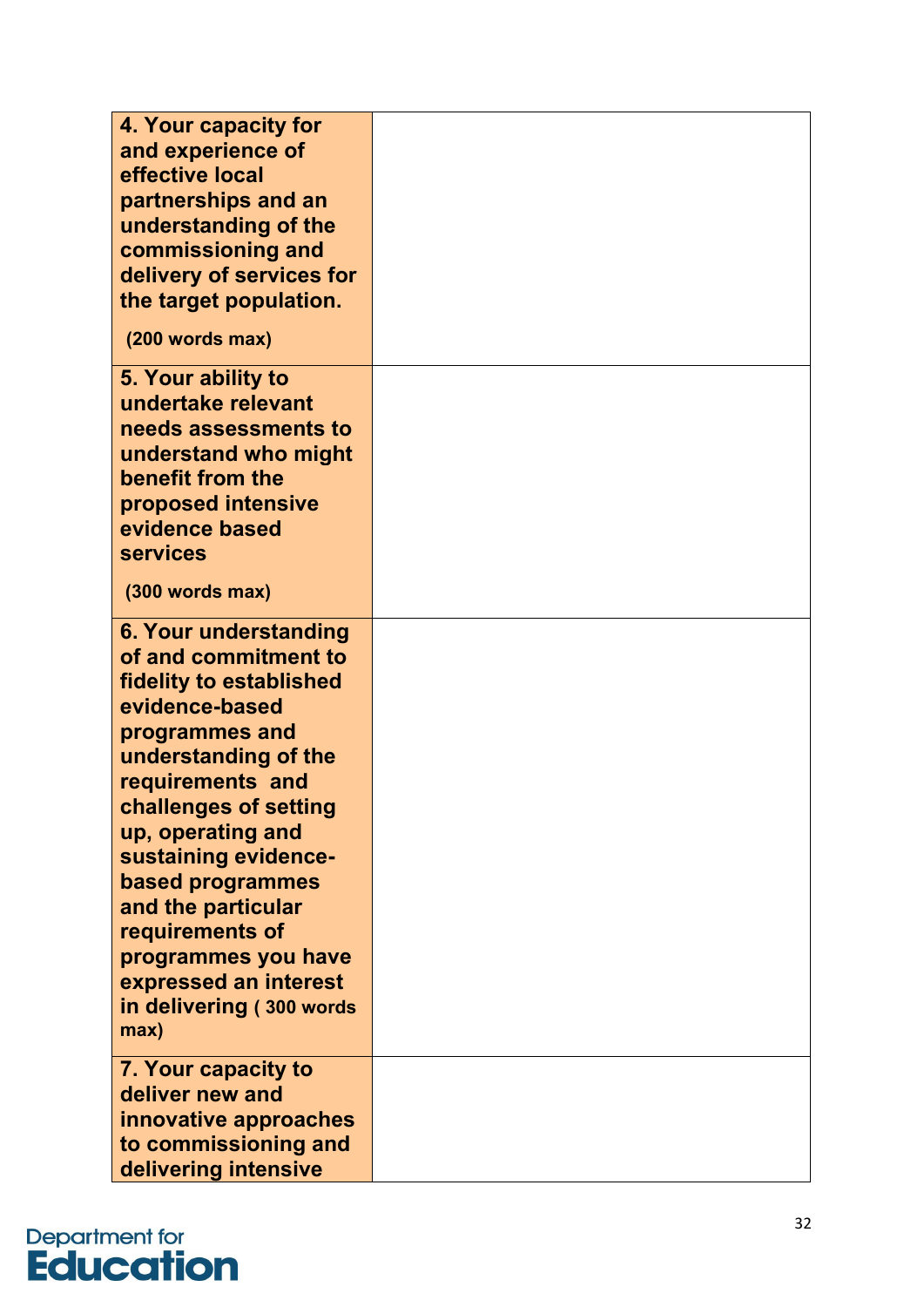| evidence based<br>programmes, involving<br>a partnership approach<br>to delivery |  |
|----------------------------------------------------------------------------------|--|
| (200 words max)                                                                  |  |

### **DECLARATION**

**Note: Please ensure that a person who is appropriately authorised to act on behalf of your organisation(s) completes the following declaration and submits the Expression of Interest by e-mail, as described in the bidding guide.**

**I confirm that the information given in this application is true and complete and that, if successful, the organisation will administer any grant in accordance with the Terms and Conditions applied by the Department for Education. I understand that the information will be used in the evaluation process to assess my organisation's suitability to be invited to submit a full bid for the Department's requirement.** 

| <b>FORM COMPLETED BY</b>        |  |  |  |  |
|---------------------------------|--|--|--|--|
| Name:                           |  |  |  |  |
| <b>Position (Job</b><br>Title): |  |  |  |  |
| Date:                           |  |  |  |  |
| <b>Telephone</b><br>number:     |  |  |  |  |

**Please submit this form to DfE by noon on Wednesday 20th April 2011 by email to:** 

**[CareInterventions.MAILBOX@education.gsi.gov.uk](mailto:CareInterventions.MAILBOX@education.gsi.gov.uk)**